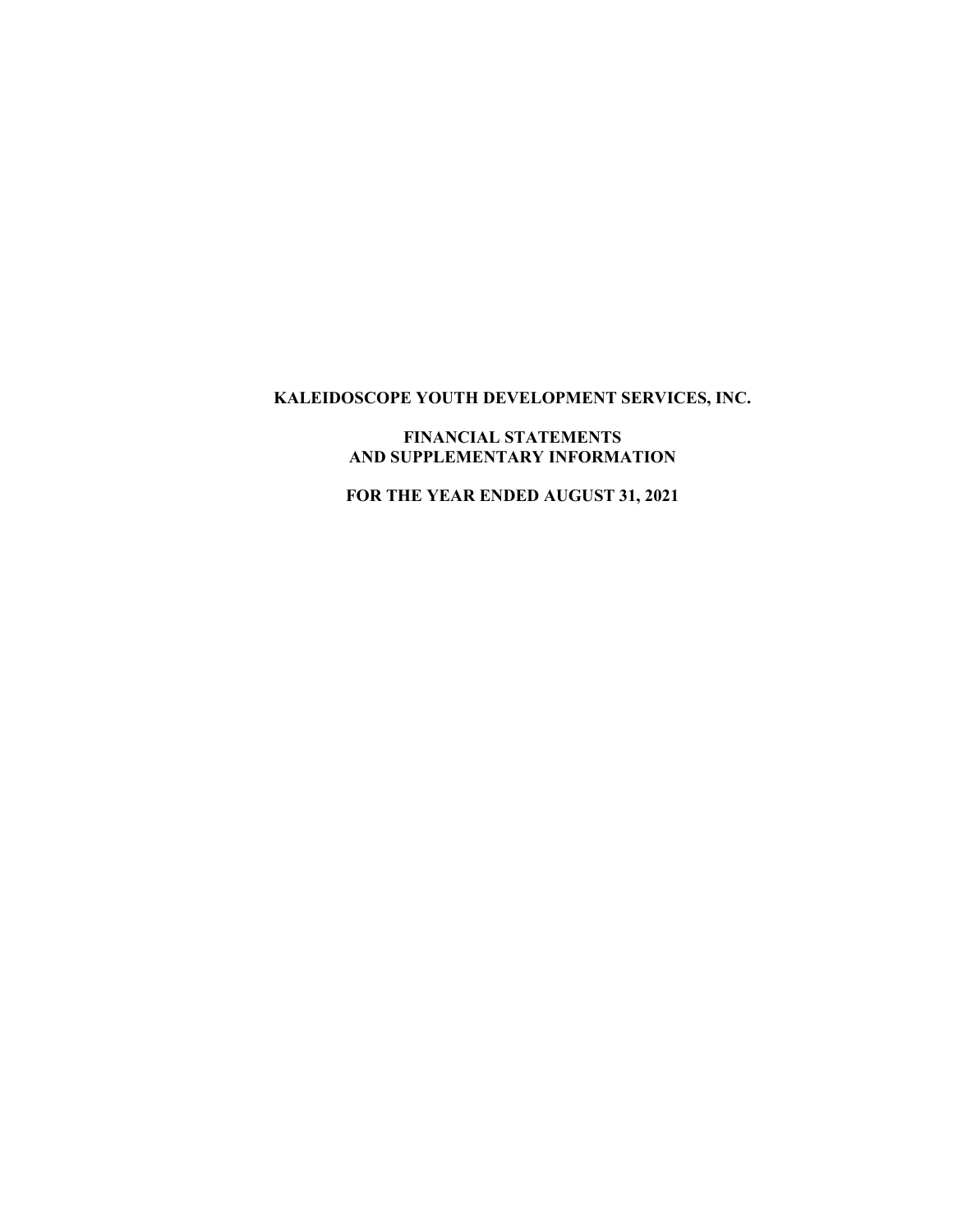# **TABLE OF CONTENTS**

| <b>CERTIFICATE OF BOARD</b>                                                                                                                                                                                              |    |
|--------------------------------------------------------------------------------------------------------------------------------------------------------------------------------------------------------------------------|----|
| Independent Auditor's Report                                                                                                                                                                                             | 1  |
| FINANCIAL STATEMENTS                                                                                                                                                                                                     |    |
| <b>Statement of Financial Position</b>                                                                                                                                                                                   | 3  |
| <b>Statement of Activities</b>                                                                                                                                                                                           | 4  |
| <b>Statement of Functional Expenses</b>                                                                                                                                                                                  | 5  |
| <b>Statement of Cash Flows</b>                                                                                                                                                                                           | 6  |
| Notes to Financial Statements                                                                                                                                                                                            | 7  |
| Independent Auditor's Report on Supplementary Information                                                                                                                                                                | 16 |
| SUPPLEMENTAL FINANCIAL STATEMENTS                                                                                                                                                                                        |    |
| Statement of Activities for Individual Charter School                                                                                                                                                                    | 17 |
| Schedule of Expenses for Individual Charter School                                                                                                                                                                       | 18 |
| Schedule of Capital Assets for Individual Charter School                                                                                                                                                                 | 19 |
| Budgetary Comparison Schedule for Individual Charter School                                                                                                                                                              | 20 |
| Independent Auditor's Report on Internal Control over Financial Reporting and<br>on Compliance and Other Matters Based on an Audit of Financial Statements<br>Performed in Accordance with Government Auditing Standards | 21 |
| Independent Auditor's Report on Compliance for Each Major Program and on<br>Internal Control over Compliance Required by the Uniform Guidance                                                                            | 23 |
| Schedule of Findings and Questioned Costs                                                                                                                                                                                | 25 |
| Schedule of Prior Year Findings                                                                                                                                                                                          | 26 |
| Schedule of Expenditures of Federal Awards                                                                                                                                                                               | 27 |
| Notes to Schedule of Expenditures of Federal Awards                                                                                                                                                                      | 28 |
| REAL PROPERTY OWNERSHIP AND RELATED PARTY TRANSACTIONS                                                                                                                                                                   |    |
| Schedule of Real Property Ownership Interest                                                                                                                                                                             | 29 |
| Schedule of Related Party Transactions                                                                                                                                                                                   | 30 |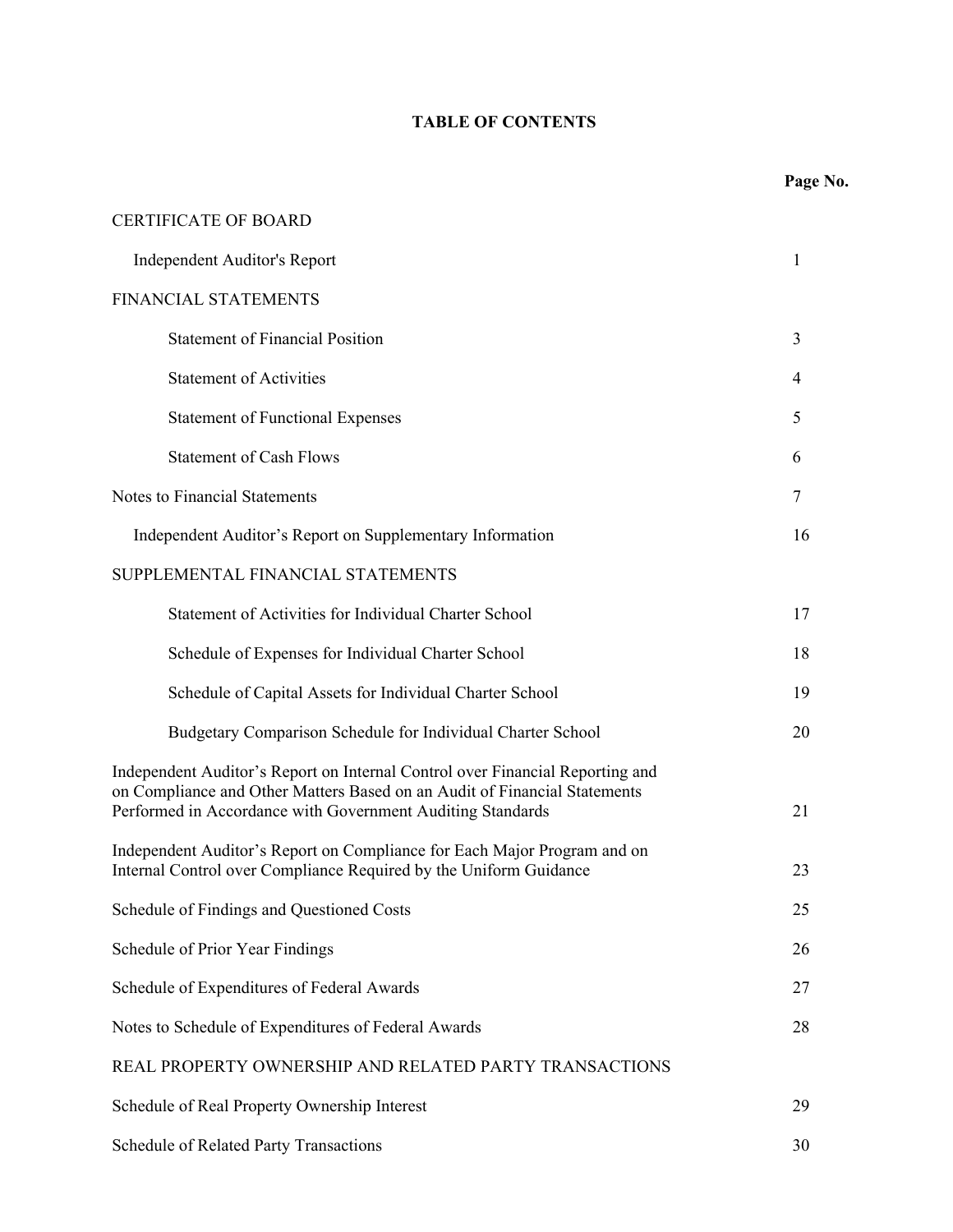(Federal Employer Identification Number 76-0626934)

101-861

# **CERTIFICATE OF BOARD**

August 31, 2021

We, the undersigned, certify that the attached Annual Financial and Compliance Report of Kaleidoscope Youth Development Services, Inc. was reviewed and  $\frac{\mathsf{X}}{\mathsf{X}}$  approved  $\frac{\mathsf{X}}{\mathsf{X}}$  disapproved for the year ended August 31, 2021, at a meeting of the governing body of said charter school on the  $\frac{21}{\cdot}$  day of  $\frac{\cdot}{\cdot}$  danuary, 2022. X

DocuSigned by:

Signature of Board Secretary Signature of Board President

DocuSianed by: \_\_\_\_\_\_\_\_\_\_\_\_\_\_\_\_\_\_\_\_\_\_\_\_\_\_\_\_\_\_ \_\_\_\_\_\_\_\_\_\_\_\_\_\_\_\_\_\_\_\_\_\_\_\_\_\_\_\_\_\_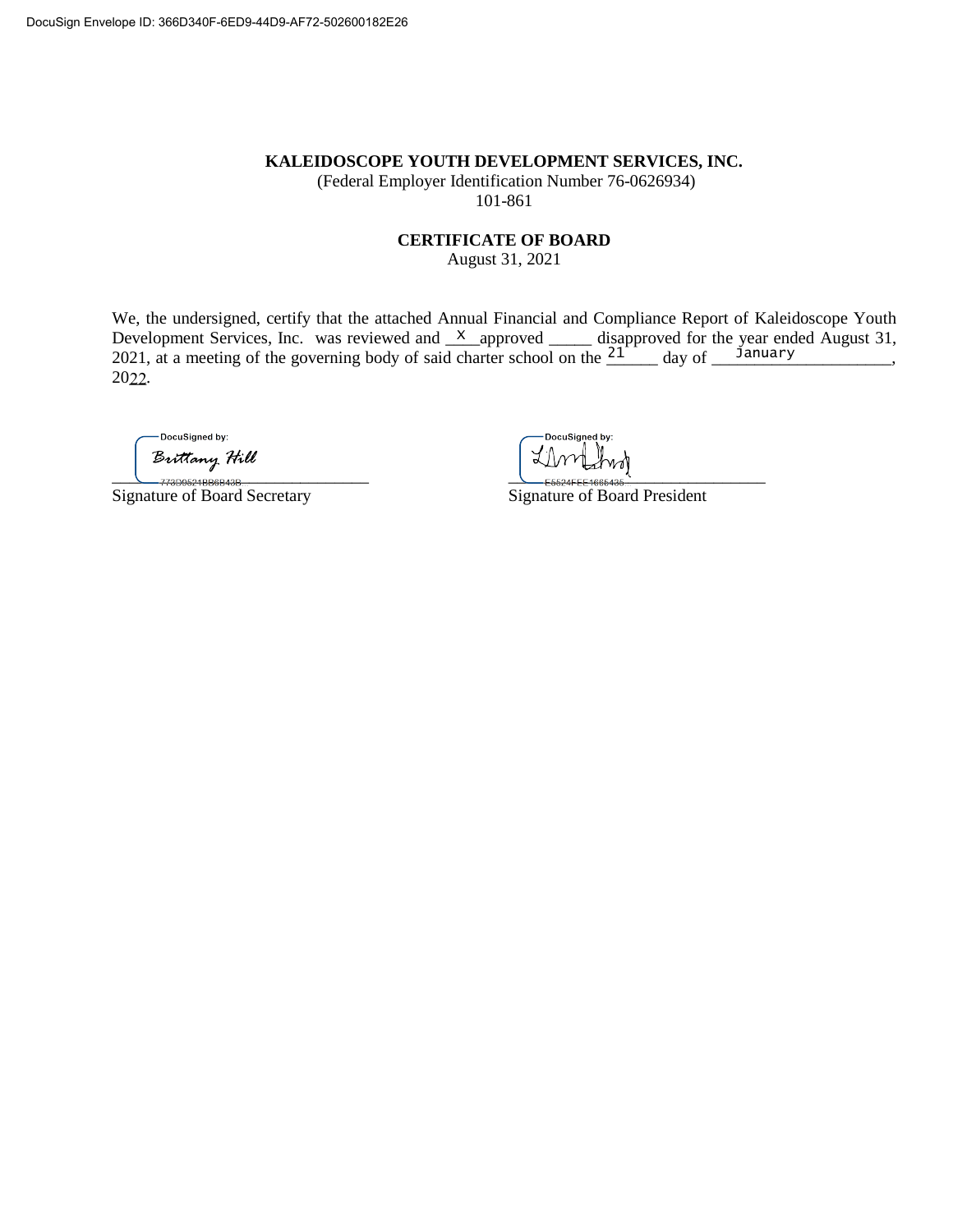# **CERTIFIED PUBLIC ACCOUNTANTS**

5177 RICHMOND AVE. SUITE 1100 HOUSTON, TX 77056 TEL: (713) 666-5900 FAX: (713) 666-1049 http://www.gomezandco.com

# INDEPENDENT AUDITOR'S REPORT

To the Board of Directors of Kaleidoscope Youth Development Services, Inc. Houston, Texas

#### **Report on the Financial Statements**

We have audited the accompanying financial statements of Kaleidoscope Youth Development Services, Inc. (a nonprofit organization), which comprise the statement of financial position as of August 31, 2021, and the related statements of activities and cash flows for the year then ended, and the related notes to the financial statements.

#### *Management's Responsibility for the Financial Statements*

Management is responsible for the preparation and fair presentation of these financial statements in accordance with accounting principles generally accepted in the United States of America; this includes the design, implementation, and maintenance of internal control relevant to the preparation and fair presentation of financial statements that are free from material misstatement, whether due to fraud or error.

## *Auditor's Responsibility*

Our responsibility is to express an opinion on these financial statements based on our audit. We conducted our audit in accordance with auditing standards generally accepted in the United States of America and the standards applicable to financial audits contained in *Government Auditing Standards*, issued by the Comptroller General of the United States. Those standards require that we plan and perform the audit to obtain reasonable assurance about whether the financial statements are free from material misstatement.

An audit involves performing procedures to obtain audit evidence about the amounts and disclosures in the financial statements. The procedures selected depend on the auditor's judgment, including the assessment of the risks of material misstatement of the financial statements, whether due to fraud or error. In making those risk assessments, the auditor considers internal control relevant to the entity's preparation and fair presentation of the financial statements in order to design audit procedures that are appropriate in the circumstances, but not for the purpose of expressing an opinion on the effectiveness of the entity's internal control. Accordingly, we express no such opinion. An audit also includes evaluating the appropriateness of accounting policies used and the reasonableness of significant accounting estimates made by management, as well as evaluating the overall presentation of the financial statements.

We believe that the audit evidence we have obtained is sufficient and appropriate to provide a basis for our audit opinion.

## *Opinion*

In our opinion, the financial statements referred to above present fairly, in all material respects, the financial position of Kaleidoscope Youth Development Services, Inc. as of August 31, 2021 and the changes in its net assets and its cash flows for the year then ended in accordance with accounting principles generally accepted in the United States of America.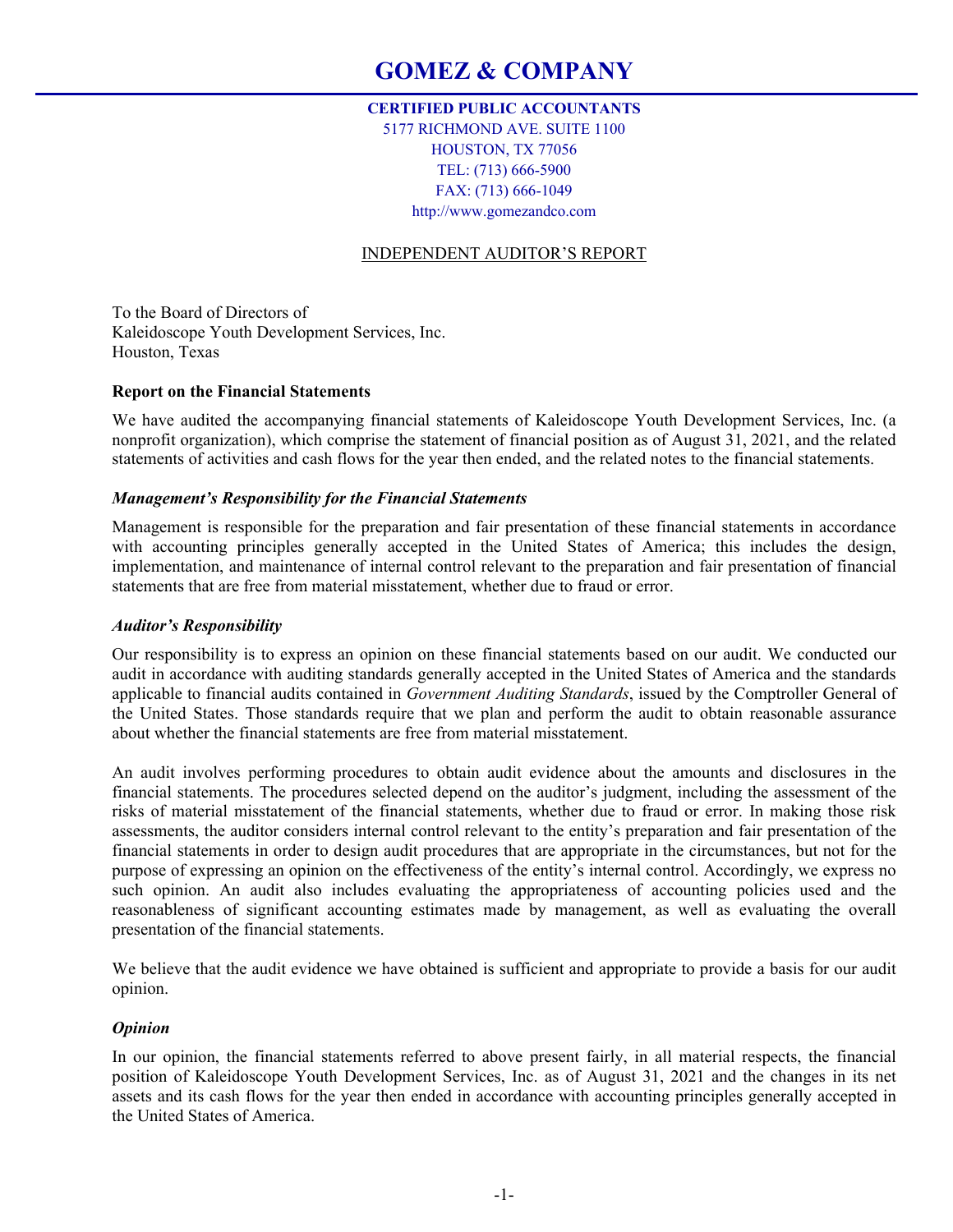#### *Other Matters*

#### *Other Information*

Our audit was conducted for the purpose of forming an opinion on the financial statements as a whole. The accompanying schedule of expenditures of federal awards, as required by Title 2 U.S. *Code of Federal Regulations* (CFR) Part 200, *Uniform Administrative Requirements, Cost Principles, and Audit Requirements for Federal Awards*, is presented for purposes of additional analysis and is not a required part of the financial statements. Such information is the responsibility of management and was derived from and relates directly to the underlying accounting and other records used to prepare the financial statements. The information has been subjected to the auditing procedures applied in the audit of the financial statements and certain additional procedures, including comparing and reconciling such information directly to the underlying accounting and other records used to prepare the financial statements or to the financial statements themselves, and other additional procedures in accordance with auditing standards generally accepted in the United States of America. In our opinion, the information is fairly stated, in all material respects, in relation to the financial statements as a whole.

#### **Other Reporting Required by** *Government Auditing Standards*

In accordance with *Government Auditing Standards*, we have also issued our report dated January 18, 2022, on our consideration of Kaleidoscope Youth Development Services, Inc.'s internal control over financial reporting and on our tests of its compliance with certain provisions of laws, regulations, contracts, and grant agreements and other matters. The purpose of that report is solely to describe the scope of our testing of internal control over financial reporting and compliance and the results of that testing, and not to provide an opinion on the effectiveness of Kaleidoscope Youth Development Services, Inc.'s internal control over financial reporting or on compliance. That report is an integral part of an audit performed in accordance with *Government Auditing Standards* in considering Kaleidoscope Youth Development Services, Inc.'s internal control over financial reporting and compliance.

Lonney & Company

Houston, TX January 18, 2022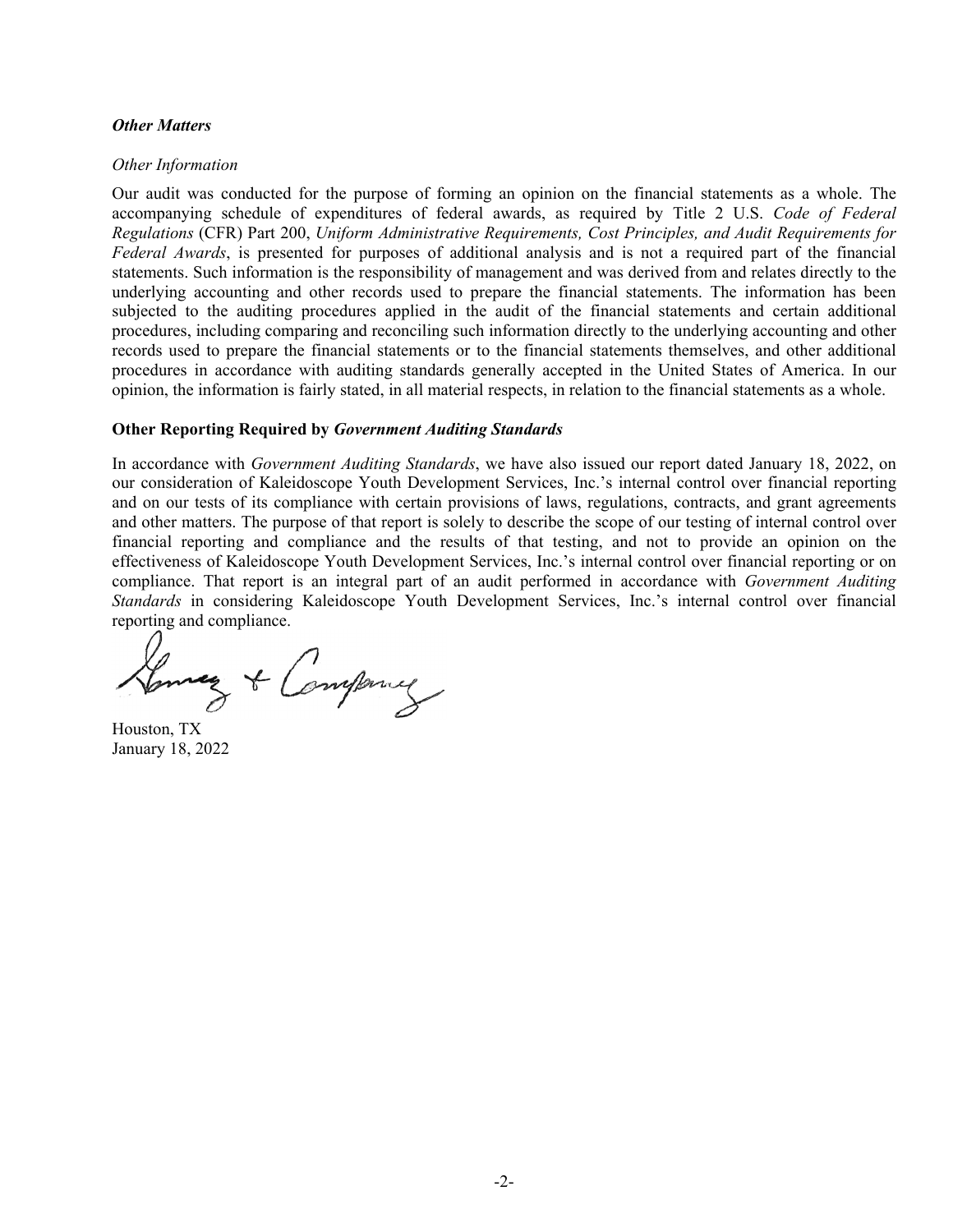# KALEIDOSCOPE YOUTH DEVELOPMENT SERVICES, INC. STATEMENT OF FINANCIAL POSITION AUGUST 31, 2021

| <b>ASSETS</b>                                         |    |             |
|-------------------------------------------------------|----|-------------|
| <b>CURRENT ASSETS</b>                                 |    |             |
| Cash and Cash Equivalents                             | \$ | 2,456,542   |
| <b>Grants Receivable</b>                              |    | 750,338     |
| Other Receivables                                     |    | 670         |
| Prepaid Expenses                                      |    | 86,419      |
| TOTAL CURRENT ASSETS                                  |    | 3,293,969   |
| PROPERTY AND EQUIPMENT                                |    |             |
| Land                                                  |    | 217,172     |
| <b>Building and Improvements</b>                      |    | 7,260,778   |
| Furniture and Equipment                               |    | 1,119,867   |
| Vehicles                                              |    | 425,318     |
|                                                       |    | 9,023,135   |
| Less: Accumulated Depreciation                        |    | (2,916,779) |
|                                                       |    | 6,106,356   |
| <b>TOTAL ASSETS</b>                                   | S  | 9,400,325   |
| <b>LIABILITIES AND NET ASSETS</b>                     |    |             |
| <b>CURRENT LIABILITIES</b>                            |    |             |
| <b>Accounts Payable</b>                               | \$ | 386,694     |
| <b>Accrued Expenses</b>                               |    | 14,931      |
| <b>Accrued Payroll Liabilities</b>                    |    | 195,746     |
| Payroll Tax Liabilities                               |    | 157,302     |
| Interest Payable                                      |    | 200,003     |
| Current Portion Paycheck Protection Program Loan      |    | 53,505      |
| <b>Current Portion Notes Payable</b>                  |    | 173,650     |
| TOTAL CURRENT LIABILITIES                             |    | 1,181,831   |
| NONCURRENT LIABILITIES                                |    |             |
| Noncurrent portion of Payment Protection Program Loan |    | 1,551,657   |
| Noncurrent portion of Notes Payable                   |    | 4,264,980   |
| TOTAL NONCURRENT LIABILITIES                          |    | 5,816,637   |
| <b>TOTAL LIABILITIES</b>                              |    | 6,998,468   |
| <b>NET ASSETS</b>                                     |    |             |
| <b>Without Donor Restrictions</b>                     |    | 99,436      |
| <b>With Donor Restrictions</b>                        |    | 2,302,421   |
| TOTAL NET ASSETS                                      |    | 2,401,857   |
| TOTAL LIABILITIES NET ASSETS                          | \$ | 9,400,325   |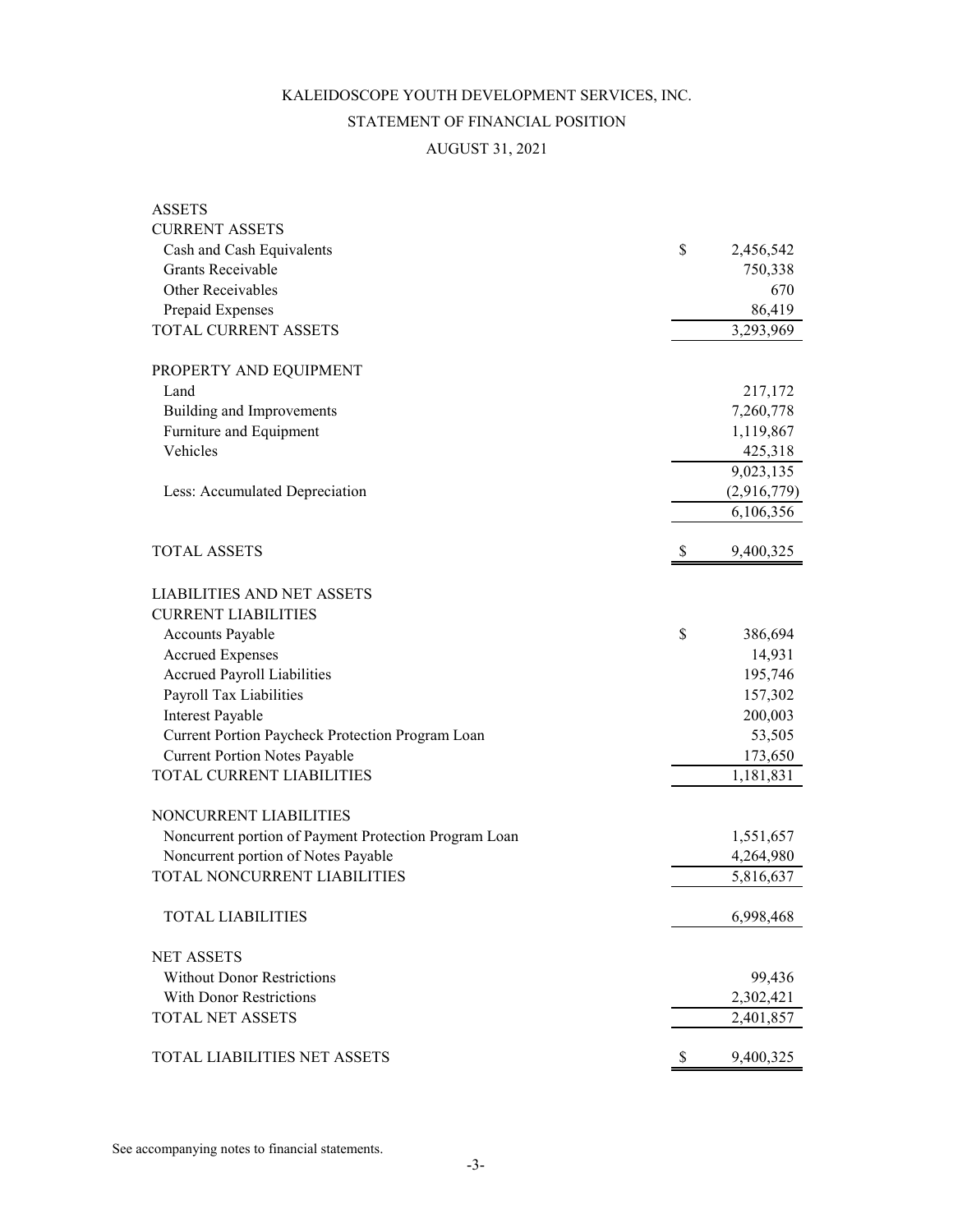# KALEIDOSCOPE YOUTH DEVELOPMENT SERVICES, INC. STATEMENT OF ACTIVITIES FOR THE YEAR ENDED AUGUST 31, 2021

|                                                | <b>Without Donor</b> |              | With Donor      |                 |
|------------------------------------------------|----------------------|--------------|-----------------|-----------------|
|                                                |                      | Restrictions | Restrictions    | Total           |
| <b>REVENUES</b>                                |                      |              |                 |                 |
| <b>Federal Program Revenues</b>                | \$                   |              | \$<br>3,751,403 | \$<br>3,751,403 |
| <b>State Program Revenues</b>                  |                      |              | 7,878,106       | 7,878,106       |
| Local Support                                  |                      | 417,627      |                 | 417,627         |
| Net Assets Released from Restrictions:         |                      | 10,201,803   | (10, 201, 803)  |                 |
| <b>Total Revenues</b>                          |                      | 10,619,430   | 1,427,706       | 12,047,136      |
| <b>EXPENSES</b>                                |                      |              |                 |                 |
| Program Services                               |                      |              |                 |                 |
| Instruction and Instructional - Related Servic |                      | 4,518,366    |                 | 4,518,366       |
| Instructional and School Leadership            |                      | 812,547      |                 | 812,547         |
| <b>Ancillary Services</b>                      |                      | 202,744      |                 | 202,744         |
| Support Services - Student (Pupil)             |                      | 913,737      |                 | 913,737         |
| <b>Total Program Services</b>                  |                      | 6,447,394    |                 | 6,447,394       |
| <b>Support Services</b>                        |                      |              |                 |                 |
| <b>Administrative Support Services</b>         |                      | 1,213,088    |                 | 1,213,088       |
| Support Services - Non-Student Based           |                      | 2,657,504    |                 | 2,657,504       |
| Debt Service                                   |                      | 189,764      |                 | 189,764         |
| Fundraising                                    |                      | 111,680      |                 | 111,680         |
| <b>Total Support Services</b>                  |                      | 4,172,036    |                 | 4,172,036       |
| <b>Total Expenses</b>                          |                      | 10,619,430   |                 | 10,619,430      |
| <b>CHANGE IN NET ASSETS</b>                    |                      |              | 1,427,706       | 1,427,706       |
| NET ASSETS, BEGINNING OF YEAR                  |                      | 99,436       | 874,715         | 974,151         |
| NET ASSETS, END OF YEAR                        | \$                   | 99,436       | \$<br>2,302,421 | \$<br>2,401,857 |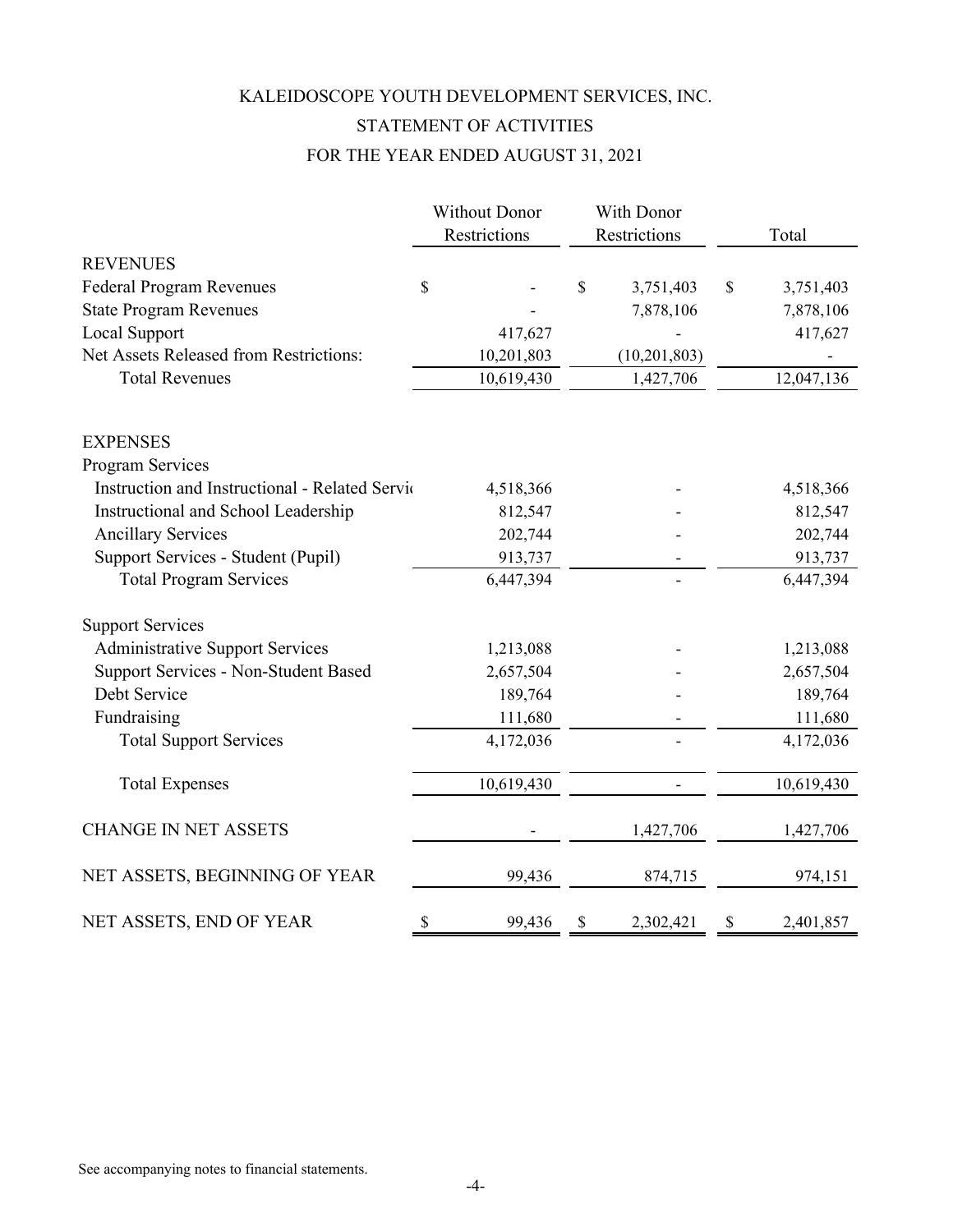# STATEMENT OF FUNCTIONAL EXPENSES

# FOR THE YEAR ENDED AUGUST 31, 2021

|                               | Program Services |                |                 |               | <b>Supporting Services</b> |      |                            |    |            |
|-------------------------------|------------------|----------------|-----------------|---------------|----------------------------|------|----------------------------|----|------------|
|                               |                  |                | General and     |               | Fundraising                |      | Total                      |    |            |
|                               |                  | Charter School | Management      |               | Services                   |      | <b>Supporting Services</b> |    | Total      |
| Salaries                      | \$               | 4,953,411      | \$<br>1,149,370 | <sup>\$</sup> | 76,994                     | - \$ | 1,226,364                  | \$ | 6,179,775  |
| Payroll taxes                 |                  | 109,435        | 20,961          | S             | 3,198                      |      | 24,159                     |    | 133,594    |
| Employee benefits             |                  | 561,347        | 117,155         | S             | 5,473                      |      | 122,628                    |    | 683,975    |
| <b>Equipment Lease</b>        |                  |                | 391,625         | S             |                            |      | 391,625                    |    | 391,625    |
| Occupancy                     |                  |                |                 | S             |                            |      |                            |    |            |
| Utilities                     |                  |                | 348,253         | S             |                            |      | 348,253                    |    | 348,253    |
| Supplies                      |                  | 256,202        | 279,538         | S             |                            |      | 279,538                    |    | 535,740    |
| Repairs and Maintenance       |                  | 44,763         | 186,501         | S             |                            |      | 186,501                    |    | 231,264    |
| Travel                        |                  | 2,109          | 1,400           | S             |                            |      | 1,400                      |    | 3,509      |
| Professional fees             |                  | 339,090        | 566,955         | S             | 17,070                     |      | 584,025                    |    | 923,115    |
| Insurance                     |                  | 18,981         | 118,169         | <sup>\$</sup> |                            |      | 118,169                    |    | 137,150    |
| Miscellaneous expenses        |                  | 157,725        | 155,585         | <sup>\$</sup> | 8,945                      |      | 164,530                    |    | 322,255    |
| Depreciation and amortization |                  | 4,331          | 535,080         |               |                            |      | 535,080                    |    | 539,411    |
| Interest expense              |                  |                | 189,764         |               |                            |      | 189,764                    |    | 189,764    |
|                               |                  | 6,447,394      | \$<br>4,060,356 | ж             | 111,680                    | -S   | 4,172,036                  | S  | 10,619,430 |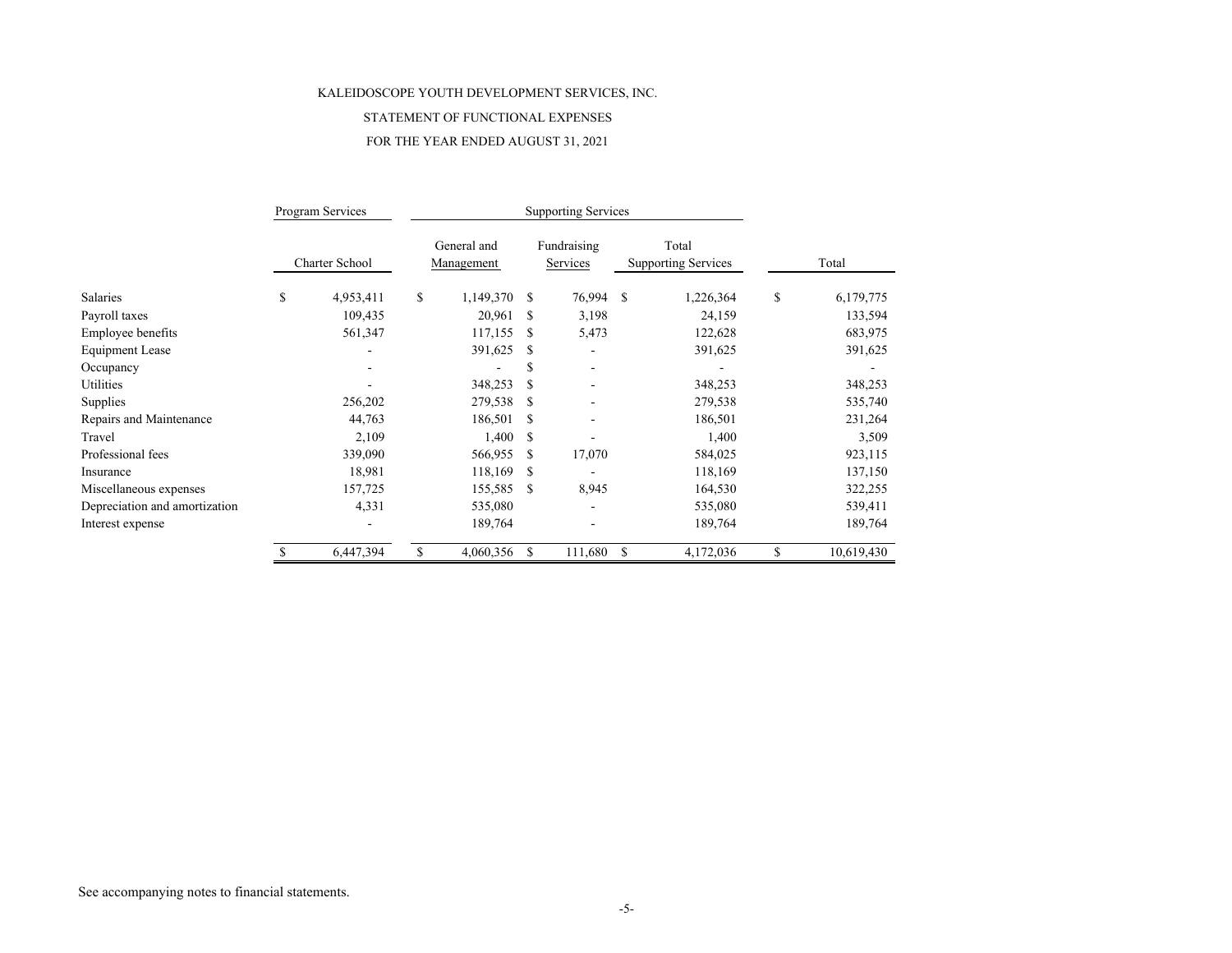# KALEIDOSCOPE YOUTH DEVELOPMENT SERVICES, INC. STATEMENT OF CASH FLOWS FOR THE YEAR ENDED AUGUST 31, 2021

# CASH FLOWS FROM OPERATING ACTIVITIES

| Change in net assets                                                                | \$<br>1,427,706 |
|-------------------------------------------------------------------------------------|-----------------|
| Adjustments to reconcile change in net assets to net                                |                 |
| cash provided by operating activities:                                              |                 |
| Depreciation expense                                                                | 539,411         |
| (Increase) decrease in Grant Receivable                                             | 688,411         |
| (Increase) decrease in Prepaid                                                      | 126,756         |
| Increase (decrease) in Accounts Payable                                             | (49, 533)       |
| Increase (decrease) in Deferred Revenue                                             | (336, 929)      |
| Increase (decrease) in Other Liabilities                                            | (41, 338)       |
| <b>Total Adjustments</b>                                                            | 926,778         |
| Net Cash Provided (Used) by Operating Activities                                    | 2,354,484       |
| CASH FLOWS FROM INVESTING ACTIVITIES                                                |                 |
| Cash paid for purchases of fixed assets                                             | (45,287)        |
| Net Cash Provided (Used) by Investing Activities                                    | (45, 287)       |
| CASH FLOWS FROM FINANCING ACTIVITIES                                                |                 |
| Proceeds from loans and line of credit                                              | 1,605,162       |
| Repayment of Debt                                                                   | (2,015,298)     |
| Net Cash Provided (Used) by Financing Activities                                    | (410, 136)      |
| NET INCREASE (DECREASE) IN CASH                                                     | 1,899,061       |
| CASH AT BEGINNING OF YEAR                                                           | 557,481         |
| CASH AT END OF YEAR                                                                 | \$<br>2,456,542 |
|                                                                                     |                 |
| Supplemental Disclosures of Cash Flow Information<br>Cash Paid During the Year For: |                 |
|                                                                                     |                 |
| Interest                                                                            | \$<br>189,764   |

See accompanying notes to financial statements.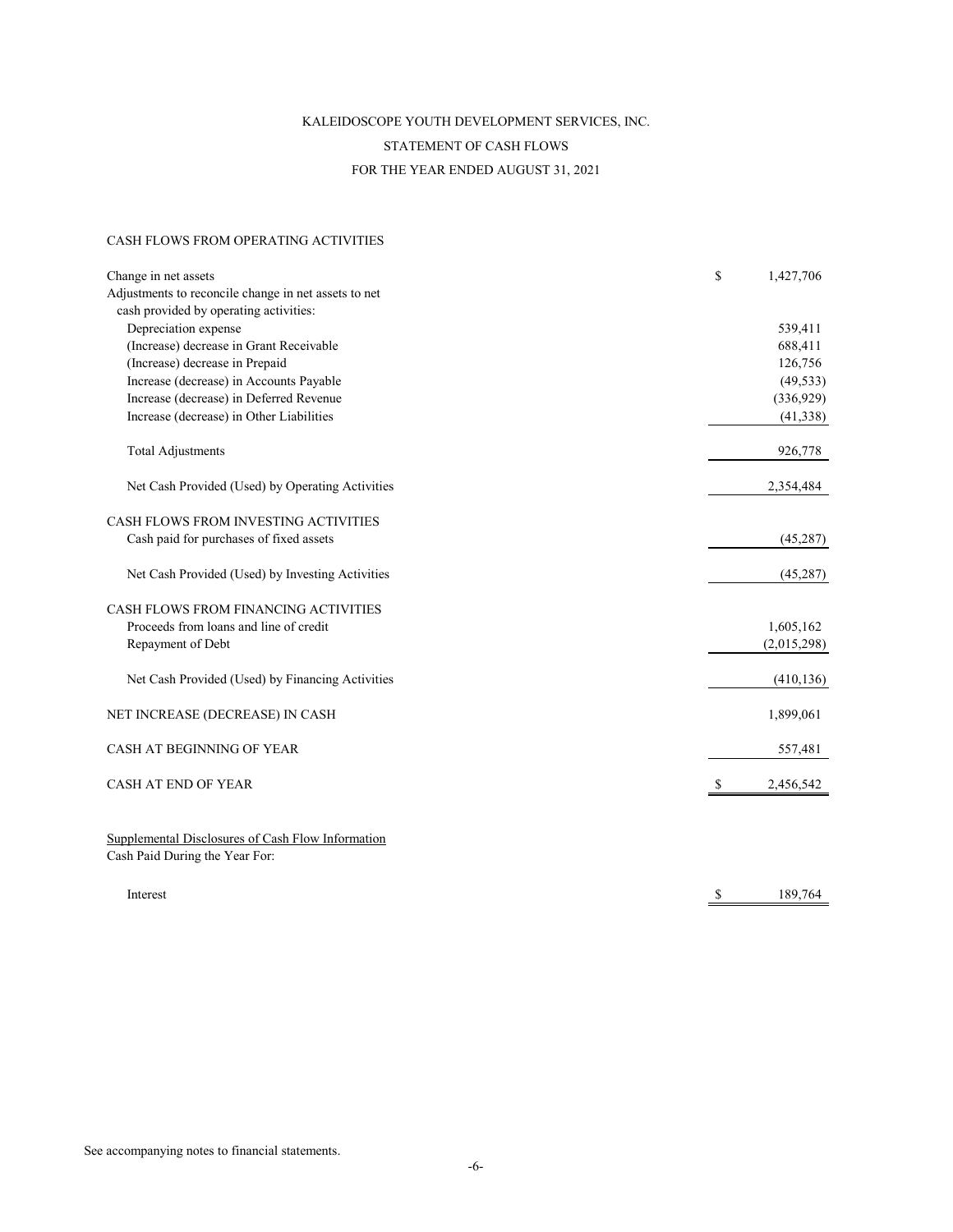#### NOTES TO FINANCIAL STATEMENTS

# AUGUST 31, 2021

#### A. Organization:

Kaleidoscope Youth Development Services, Inc. (Corporation), a nonprofit organization, was incorporated in the State of Texas in 1999, under the Texas Non-Profit Corporation Act. The Internal Revenue Service determined that the organization was exempt from federal income tax under section  $501(a)$  of the Internal Revenue Code as an organization described in Section  $501(c)(3)$ .

Pursuant to its charter granted by the State Board of Education in accordance with Texas Education Code Section 12, Subchapter D, Open-Enrollment Charter School, the Organization operates as part of the state public school system subject to all federal and state laws and rules governing public schools. The Organization is also subject to all laws and rules pertaining to open-enrollment charter schools in section 12 of the Texas Education Code.

The organization was formed to provide elementary educational services to children and families in the Houston area, with an elementary charter school being the primary method of service provision. The organization currently provides services to 883 children and families. It is managed by a five member Board of Directors that has the exclusive power and duty to direct the supervision, management, and administration of the Organization's activities.

The charter holder, Kaleidoscope Youth Development Services, Inc., only operates a single charter school and does not conduct any other charter or non-charter activities.

#### B. Summary of Significant Accounting Policies:

## BASIS OF PRESENTATION

Kaleidoscope Youth Development Services, Inc. reports its financial information based on the *Financial Accounting Standards Board Accounting Standards Codification 958 Not-for-Profit Entities- 205 Presentation of Financial Statements*. Under *FASB ASC 958-205*, an organization is required to report information regarding its financial position and activities according to two classes of net assets: net assets with donor restrictions and net assets without donor restrictions.

## CLASSIFICATION OF NET ASSETS

Net assets of Kaleidoscope Youth Development Services, Inc. are classified based on the presence or absence of donor-imposed restrictions. Net assets are comprised of two groups as follows:

*Net Assets Without Donor Restrictions* – Amounts that are not subject to usage restrictions based on donor-imposed requirements. This class also includes assets previously restricted where restrictions have expired or been met.

*Net Assets with Donor Restrictions –* Assets subject to usage limitations based on donor-imposed or grantor restrictions. These restrictions may be temporary or may be based on a particular use.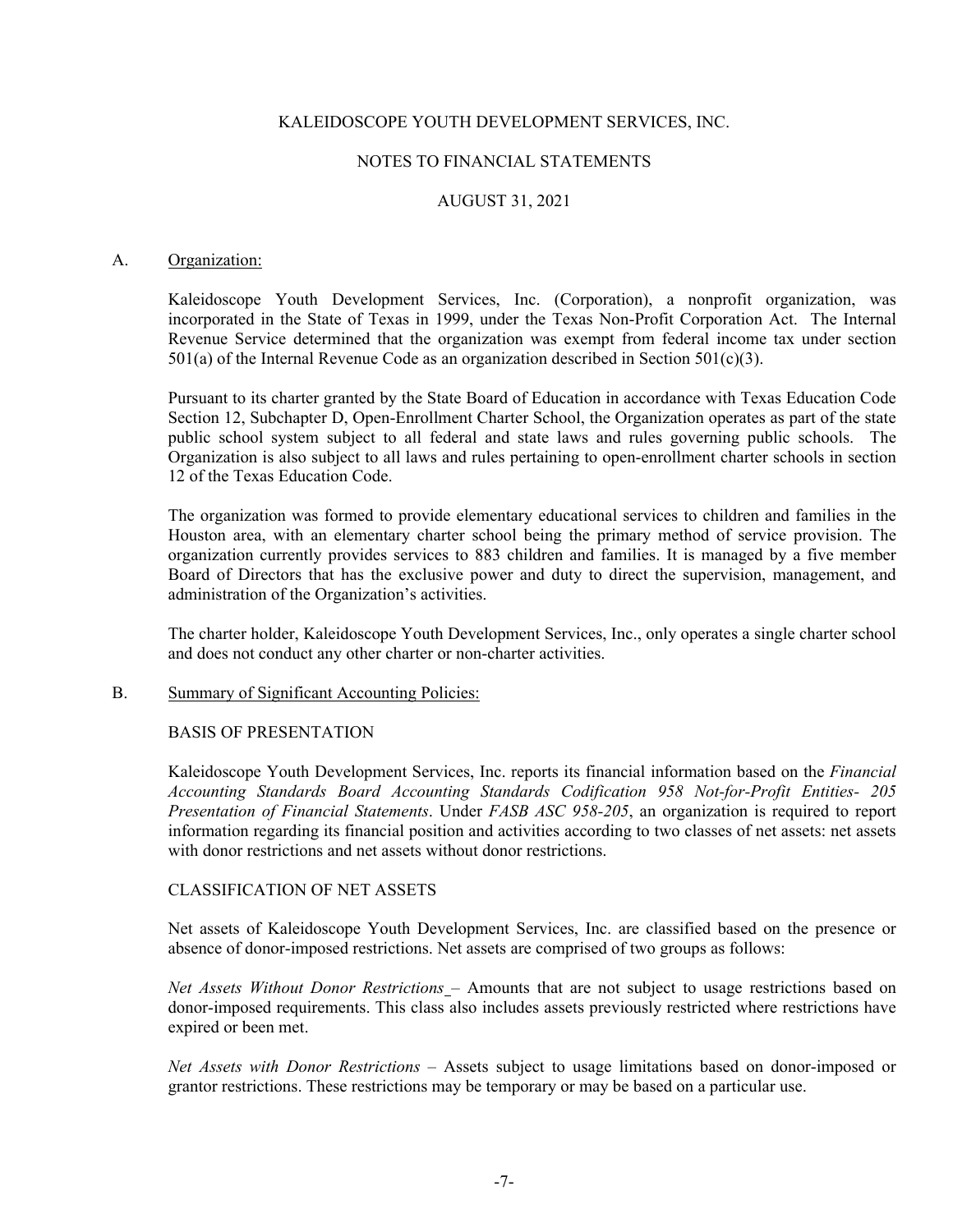#### NOTES TO FINANCIAL STATEMENTS

# AUGUST 31, 2021

#### B. Summary of Significant Accounting Policies: (Continued)

Restrictions may be met by the passage of time or by actions of the Kaleidoscope Youth Development Services, Inc. Certain restrictions may need to be maintained in perpetuity. Earnings related to restricted net assets will be included in net assets without donor-restrictions unless otherwise specifically required to be included in donor-restricted net assets by the donor or by applicable state law. On occasion, the governing board may designate a portion of net assets without donor restrictions for a specific purpose. Designated net assets are not governed by donor-imposed restrictions and may be reversed by the governing board at any time.

#### SUPPORT AND REVENUE

Support and revenue are recorded based on the accrual method.

### CASH DONATIONS AND DONATED SERVICES

Cash donations are considered to be available for unrestricted use unless specifically restricted by the donor. No amounts have been reflected in the financial statements for donated services since no objective basis is available to measure the value of such donations. Nevertheless, a substantial number of volunteers have donated their time in connection with the program service and administration of the Organization.

#### **CONTRIBUTIONS**

In accordance with *Financial Accounting Standards Board Accounting Standards Codification 958 Notfor-Profit Entities- 605 Revenue Recognition*, contributions received are recorded as with donor restrictions and without donor restrictions support depending on the existence or nature of any donor restrictions.

#### PROPERTY AND EQUIPMENT

Property and equipment purchased by Kaleidoscope Youth Development Services, Inc. are recorded at cost. Donations of property and equipment are recorded at their fair value at the date of the gift. All purchases and donations in excess of \$5,000 individually or as a group are capitalized. Depreciation is provided on the straight-line method based upon estimated useful lives of five years for equipment, furniture, and automobiles, twenty-five years for building and land improvements, and twenty-five years for buildings. Gains or losses on retired or sold property and equipment are reflected in income for the period. The proceeds from such sales which are not legally required or expected to be reinvested in property and equipment are transferred to unrestricted net assets.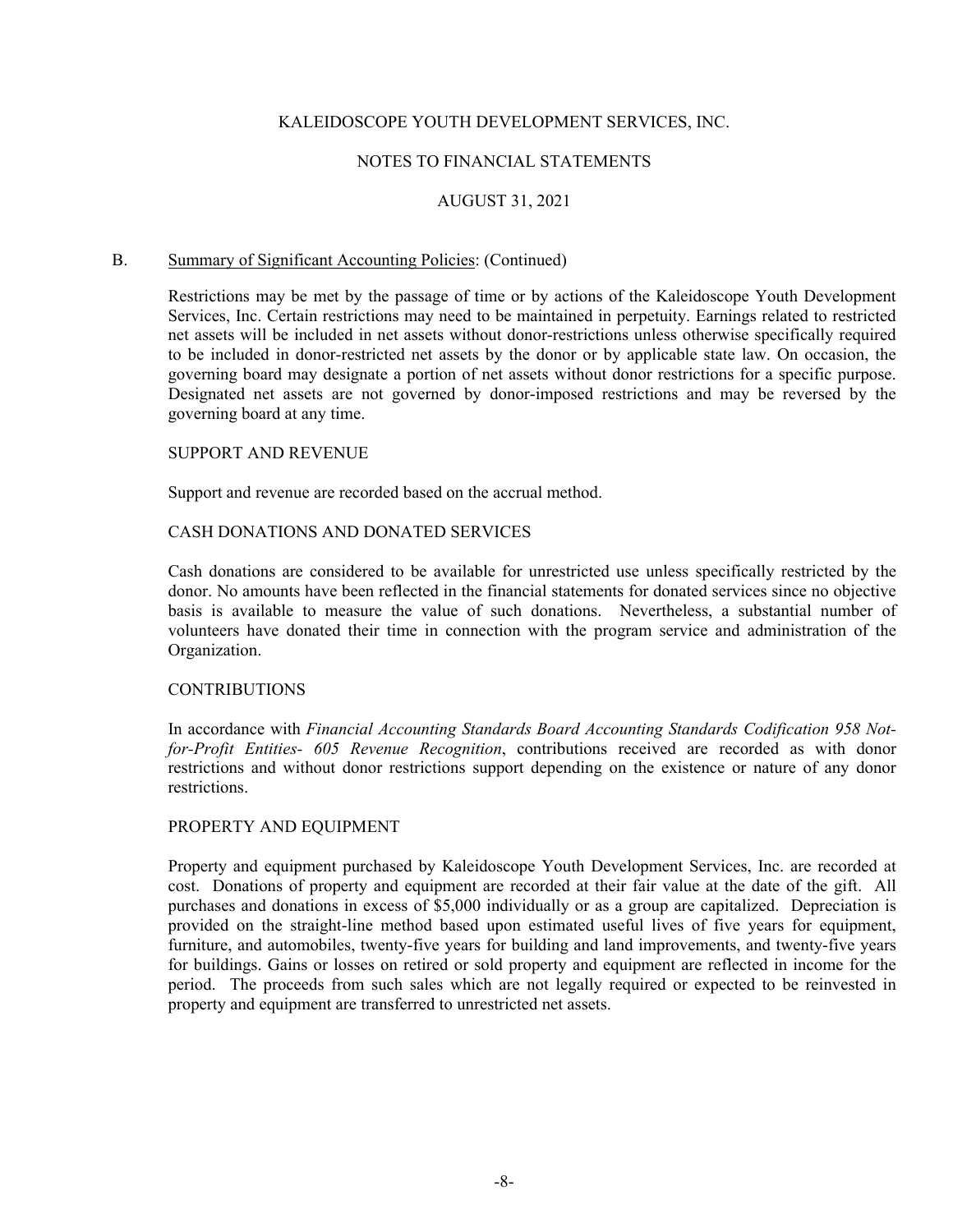#### NOTES TO FINANCIAL STATEMENTS

# AUGUST 31, 2021

#### B. Summary of Significant Accounting Policies: (Continued)

#### PLEDGES AND ACCOUNTS RECEIVABLE

Contributions are recognized when the donor makes a promise to give a contribution to Kaleidoscope Youth Development Services, Inc. that is in substance, unconditional. Contributions that are restricted by the donor are reported as increases in unrestricted net assets if the restrictions expire in the year in which the contributions are recognized. All other donor-restricted contributions are reported as increases in net assets depending on the nature of the restrictions. When a restriction expires, net assets with donor restrictions are reclassified to net assets without donor restrictions.

No provision has been made for uncollectible promises to give and accounts receivable as of the statement of financial position date, given that none have been identified.

#### FUNCTIONAL EXPENSES

Expenses are charged to each program based on direct expenditures incurred. Functional expenses which cannot readily be related to a specific program are charged to the various programs based upon hours worked, square footage, number of program staff, or other reasonable methods for allocating the Organization's multiple function expenditures.

#### INCOME TAXES

Kaleidoscope Youth Development Services, Inc. qualifies as a tax-exempt organization under section 501(c) (3) of the Internal Revenue Code and, therefore, has no provision for income taxes.

#### CASH AND CASH EQUIVALENTS

Kaleidoscope Youth Development Services, Inc. considers all highly liquid investments with a maturity of three months or less when purchased to be cash equivalents. Cash is held in demand accounts at local banks. The accounts at these institutions are insured by the Federal Deposit Insurance Corporation up to \$250,000. The bank accounts, at times, exceeded federally insured limits. Kaleidoscope Youth Development Services, Inc. has not experienced any losses on such accounts.

#### INVESTMENTS

Investments in marketable securities with readily determinable fair values and all investments in debt securities are reported at their fair values on the statement of financial position. Unrealized gains and losses are included in the change in net assets. The Academy classifies its marketable debt securities as "held to maturity" if it has the positive intent and ability to hold the securities to maturity. All other marketable securities are classified as "available for sale." Realized gains and losses and unrealized gains and losses, determined using the specific identification method, are included in the change in net assets.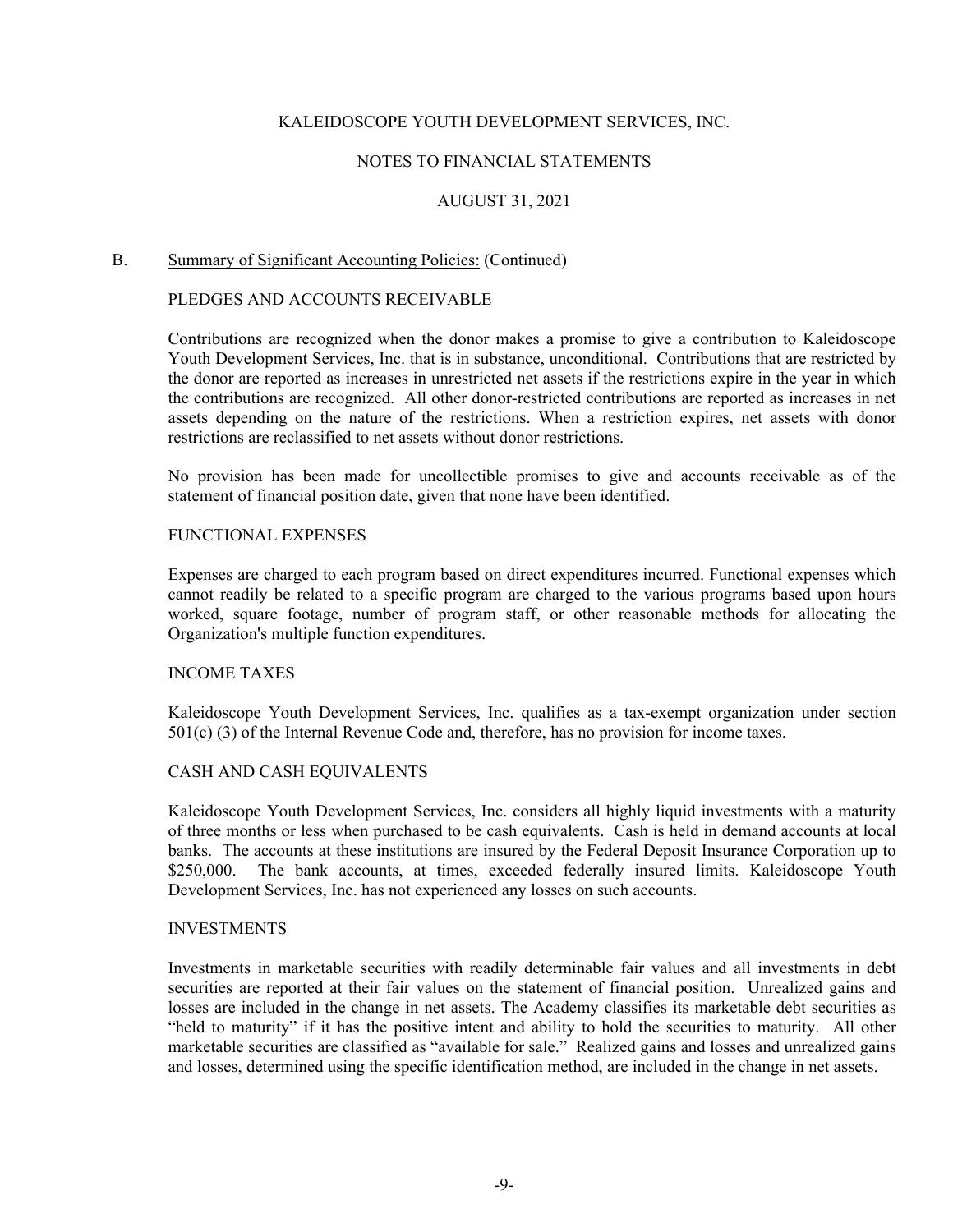## NOTES TO FINANCIAL STATEMENTS

# AUGUST 31, 2021

#### B. Summary of Significant Accounting Policies: (Continued)

#### ESTIMATES

The preparation of financial statements in conformity with generally accepted accounting principles requires Kaleidoscope Youth Development Services, Inc. management to make estimates and assumptions that affect certain reported amounts and disclosures. Accordingly, actual results could differ from those estimates.

#### C. Pension Plan Obligations:

#### *Plan Description*

The charter school contributes to the Teacher Retirement System of Texas ("TRS"), a cost sharing, multiple-employer defined benefit pension plan with one exception; all risks and costs are not shared by the charter school but are the liability of the State of Texas. TRS administers retirement and disability annuities, and death and survivor benefits to employees and beneficiaries of employees of the publicschool systems of Texas.

The plan operates primarily under the provisions of the Texas Constitution, Article XVI, Sec. 67, and Texas Government code, Title 8, Chapters 803 and 805 respectively. The Texas State legislature has the authority to establish and amend benefit provisions of the pension plan and may, under certain circumstances, grant special authority to the TRS Board of Trustees. TRS issues a publicly available financial report that includes financial statements and required supplementary information for the defined benefit plan. That report may be obtained by writing to the TRS Communications Department, 1000 Red River Street, Austin, Texas 78701 or by calling the TRS Communications Department at 1-800- 223- 8778, or by downloading the report form the TRS Internet website, www.trs.state.tx.us, under the TRS Publications Heading.

Charter schools are legally separate entities from the State and each other. Assets contributed by one charter or independent school district ("ISD") may be used for the benefit of an employee of another ISD or charter. The risk of participating in multi-employer pension plans is different from single-employer plans. Assets contributed to a multi-employer plan by one employer may be used to provide benefits to employees of other participating employers. If a participating employer stops contributing to the plan, the unfunded obligations of the plan may be borne by the remaining participating employers. There is no withdrawal penalty for leaving the TRS system. There is no collective-bargaining agreement. The latest TRS Comprehensive Annual Financial Report available dated August 31, 2021 provided the following information (ABO refers to the accumulated benefit obligation):

| Pension | Total Plan Assets | ABO               | Percent |
|---------|-------------------|-------------------|---------|
| Fund    | 2021              | 2021              | Funded  |
| TRS.    | \$223,172,755,000 | \$227,273,464,000 | 88.79%  |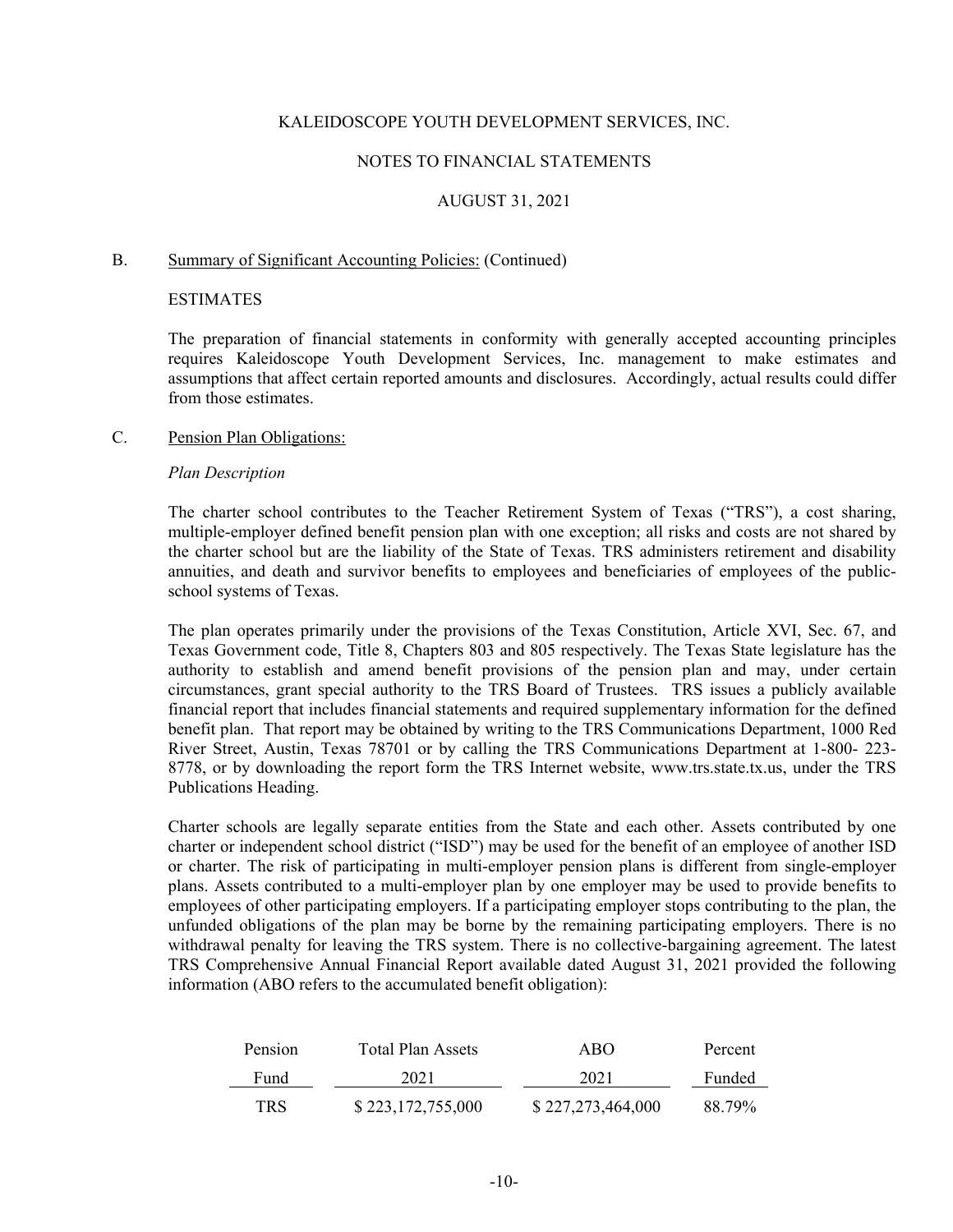#### NOTES TO FINANCIAL STATEMENTS

# AUGUST 31, 2021

#### C. Pension Plan Obligations: (Continued)

#### *Funding Policy*

Contribution requirements are not actuarially determined but are established and amended by the Texas state legislature. The state funding policy is as follows: (1) the state constitution requires the legislature to establish a member contribution rate of not less than 6.0% and not more than 10% of the aggregate annual compensation of all members of the system; (2) A state statute prohibits benefit improvements or contribution reductions if, as a result of a particular action, the time required to amortize TRS' unfunded actuarial liabilities would be increased to a period that exceeds 31 years, or, if the amortization period already exceeds 1 year, the period would be increased by such action. State law provides for a member contribution rate of 7.7% for fiscal year 2021, and a state contribution rate of 7.5% for fiscal year 2021.

The charter school's employee contributions to the system for the year ended August 31, 2021 were \$510,578 equal to the required contributions for the year.

Other contributions made from federal and private grants and from the charter school for salaries above the statutory minimum were contributed at a rate of 7.5% totaling \$106,455 for the year ended August 31, 2021. The charter school's contributions into this plan do not represent more than 5% of the total contributions to the plan. The charter school was not assessed a surcharge.

### D. Budget:

The official school budget is prepared for adoption for required Governmental Fund Types. The annual budget is adopted on a basis consistent with generally accepted accounting principles and is formally adopted by the Board of Directors.

#### E. Health Care Coverage:

 During the year ended August 31, 2021, employees of the Corporation were covered by a Health Insurance Plan (the Plan). The Corporation contributed \$350 per month per employee, \$375 per month per employee spouse, \$400 per month per employee child and \$425 per month per employee family to the Plan. Employees, at their option, authorized payroll withholdings to pay premiums for dependents. All premiums were paid to licensed insurers.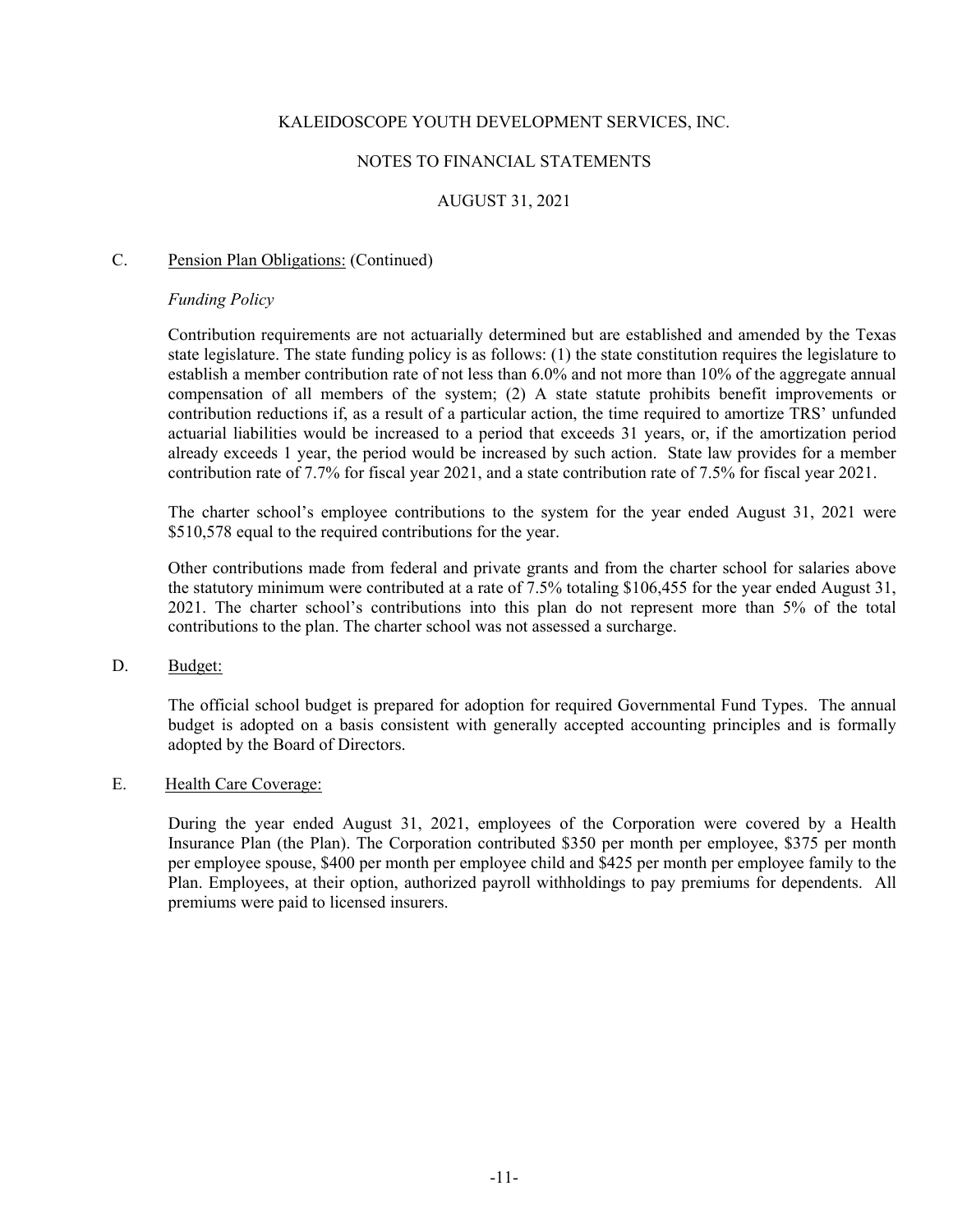#### NOTES TO FINANCIAL STATEMENTS

# AUGUST 31, 2021

# F. Note Payable:

The Organization's obligations under notes payable consists of the following:

| Note payable to Capital Impact Partners. The note is dated March 30, 2018, has an<br>interest only period of 6% from March 30, 2018 through December 31, 2018. From<br>January 1, 2020 to the maturity date it has an interest rate of 7% and has a face amount of<br>\$1,350,000. Secured by real estate. An amendment to this loan was made on September<br>21, 2021 to reflect the sale of a portion of the property originally secured by the loan. |    |                      |
|---------------------------------------------------------------------------------------------------------------------------------------------------------------------------------------------------------------------------------------------------------------------------------------------------------------------------------------------------------------------------------------------------------------------------------------------------------|----|----------------------|
| The loan amount has been reduced as a result of the sale.                                                                                                                                                                                                                                                                                                                                                                                               | S. | 1,045,920            |
| Capital lease agreement to Leaf Capital Funding LLC. secured by equipment. The lease<br>agreement is dated July 26, 2018 with an interest rate of 3.74% and a face amount of<br>\$179,405.                                                                                                                                                                                                                                                              |    | 72,759               |
| Community Disaster Loan from FEMA, 2019. The note is dated March 15, 2019 with a<br>face value \$3,169,951 and an interest rate of 2.5%. The note has a balloon payment due<br>January 31, 2024.                                                                                                                                                                                                                                                        |    | 3,169,951            |
| Emergency Injury Disaster Loan with monthly installments of \$641 bearing interest of<br>2.75%, starting 12-months from the date of the promissory note. Balance and principle to<br>be payable Thirty years from the date of the promissory note.                                                                                                                                                                                                      |    | 150,000              |
| <b>Total Notes Payable</b><br>Less: Current portion of Notes Payable                                                                                                                                                                                                                                                                                                                                                                                    |    | 4,438,630<br>173,650 |
| Notes Payable net of current portion                                                                                                                                                                                                                                                                                                                                                                                                                    |    | \$4,264,980          |

Maturities of notes payable over the next five years are as follows:

| Year Ending August 31, | Principal     | Interest      | Total         |
|------------------------|---------------|---------------|---------------|
| 2022                   | 173,650<br>\$ | 160,544<br>\$ | 334,194<br>\$ |
| 2023                   | 181,471       | 151,586       | 333,057       |
| 2024                   | 3,326,375     | 97,623        | 3,423,998     |
| 2025                   | 623,007       | 83,702        | 706,709       |
| 2026                   | 134,127       |               | 134,127       |
| Total                  | 4,438,630     | 493,455       | 4,932,085     |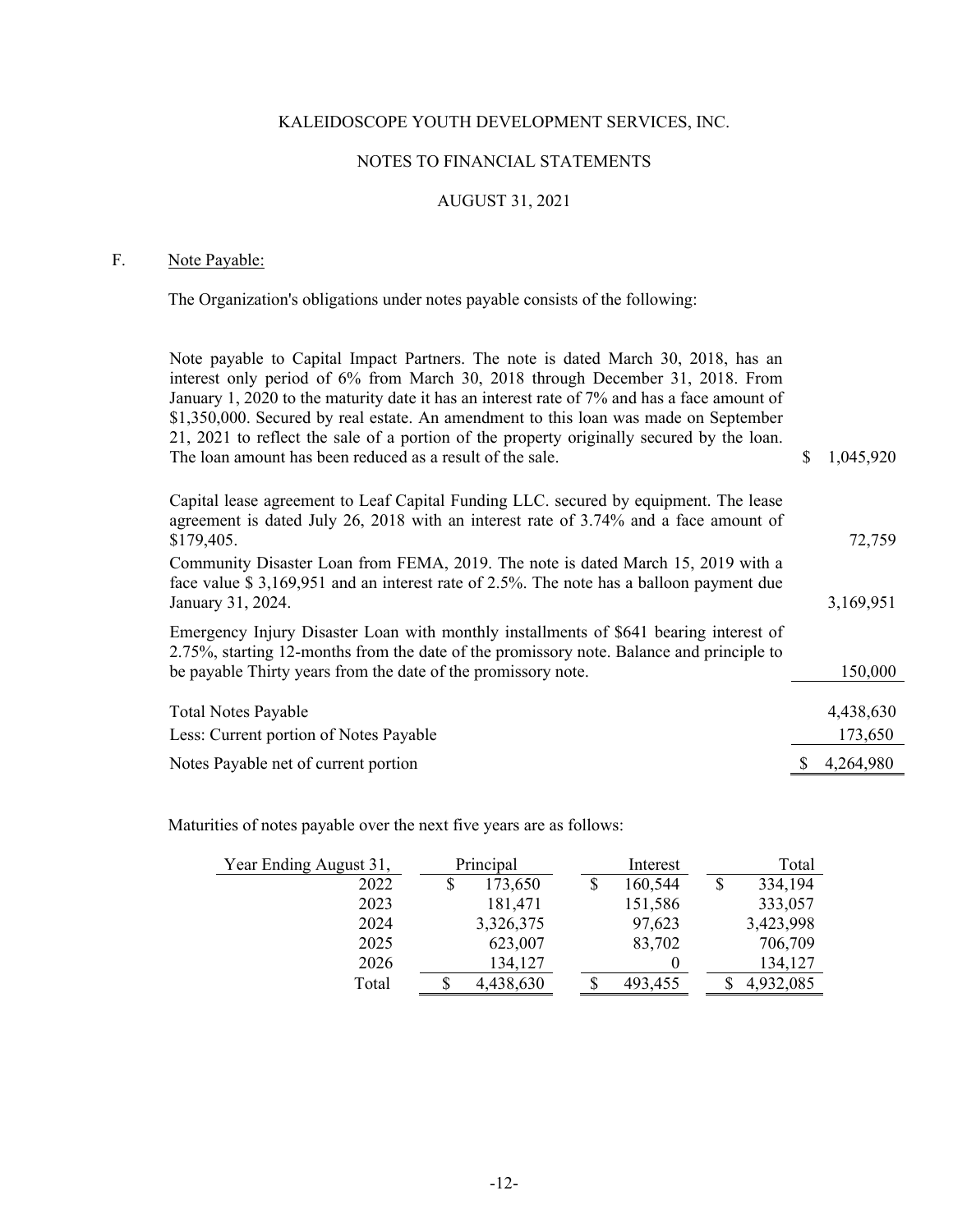#### NOTES TO FINANCIAL STATEMENTS

# AUGUST 31, 2021

#### G. Community Disaster Loan from FEMA:

The organization received a Community Disaster Loan from FEMA for the amount of \$3,169,951 dated March 15, 2019. The loan had a maturity date of January 31, 2024 with an interest rate of 2.5%. On September 30, 2021, the United States Congress passed the Extending Government Funding and Delivering Emergency Assistance Act which canceled repayments of the remaining balances of all community disasters.

#### H. Paycheck Protection Program Loan:

The organization received a loan from the Paycheck Protection Program for the amount of \$1,702,666 dated April 9, 2020. The loan had a maturity date of May 4, 2022 with an interest rate of 0.98%. The PPP Loan was accounted for as Debt under the provisions of FASB-ASC 470. The organization applied for loan forgiveness on December 17, 2020 and the loan was forgiven on July 19, 2021.

The organization received a second loan from the Paycheck Protection Program for the amount of \$1,605,162 dated March 16, 2021. The loan had a maturity date of March 16, 2026 with an interest rate of 0.98%. The PPP Loan was accounted for as Debt under the provisions of FASB-ASC 470. The organization applied for loan forgiveness on October 21, 2021 and the loan was forgiven on November 9, 2021.

#### I. Debt Covenant:

The loan agreements contain the following restrictions and covenants:

The Organization will maintain the following rations a Debt Service Coverage Ratio of not less than 1.20 to 1.00 to be tested yearly. The term debt service coverage ratio should mean for this loan: The Organization's annual operating EBITDA (earnings before interest, taxes, depreciation and amortization) divided by the sum of all the Organization's principal payments of long-term debt and interest expense on the debt for the year. As of 8/31/21, the Organization was in compliance with debt covenants with a debt service ratio of 5.37. The Organization shall maintain a Leverage Ratio of not greater than 1.5:1.00. The leverage ratio is calculated as the sums of the Organization's total liabilities divided by the organization's total tangible net worth. As of 8/31/21, the Organization was not in compliance with debt covenants with a leverage ratio of 2.91.

The Organization shall maintain a Current Ratio of Current Assets to Current Liabilities of not less than 1.00:1.00. As of 8/31/21, the Organization was in compliance with debt covenants with a current ratio of 2.79.

In addition, the Organization shall maintain a minimum days cash on hand ration of not less than 20 days. The calculation is unrestricted cash divided by total operating expenses, plus interest, minus depreciation expense for the period tested, divided by the number of days in the period tested. As of 8/31/21, the Organization was in compliance with debt covenants.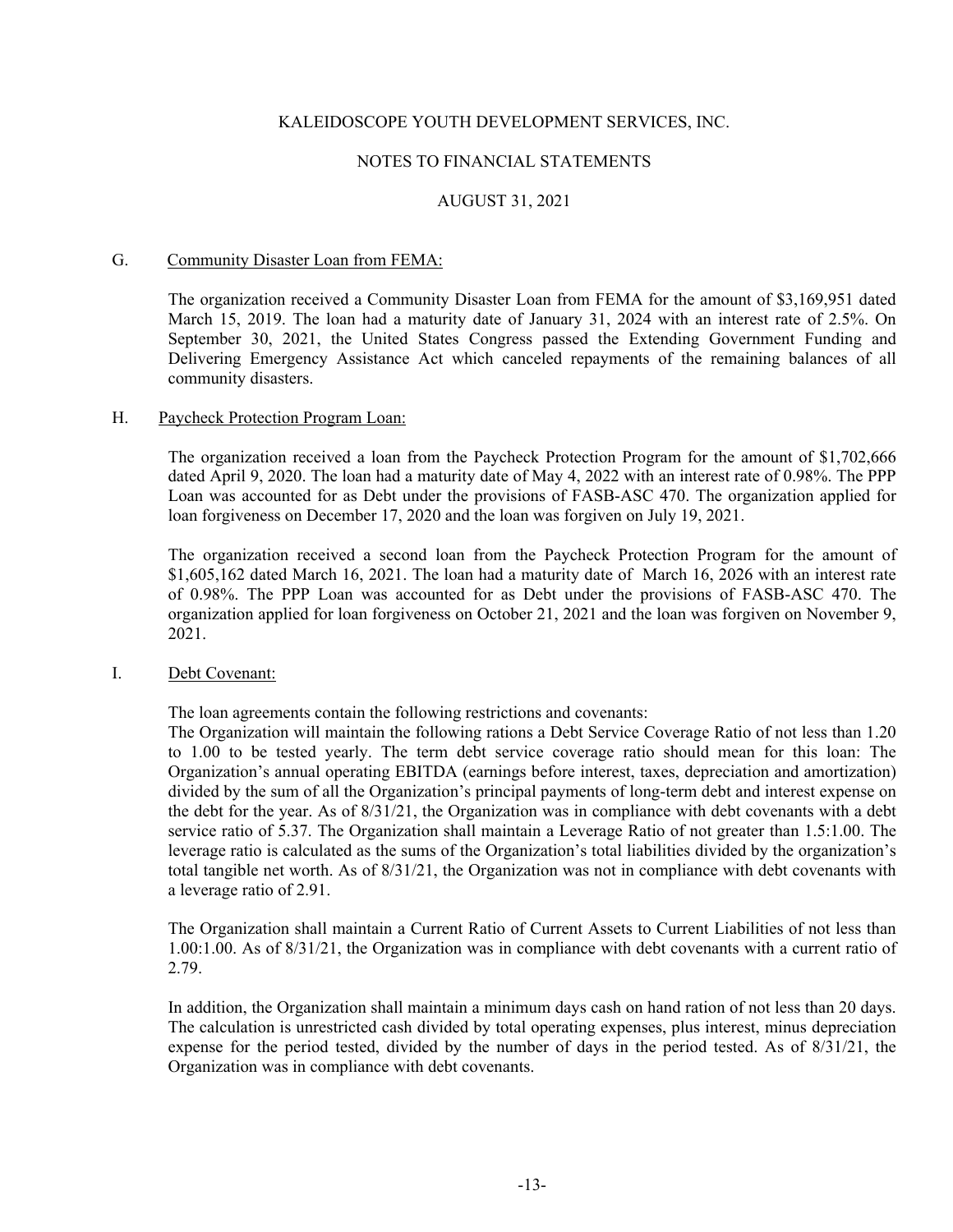## NOTES TO FINANCIAL STATEMENTS

## AUGUST 31, 2021

#### J. Liquidity and Availability of Financial Assets:

The following reflects the Organization's financial assets as of the balance sheet date, reduced by amounts not available for general use because of contractual or donor-imposed restrictions within one year of the balance sheet date:

| Financial assets at year-end                                |    |           |
|-------------------------------------------------------------|----|-----------|
| Cash                                                        | \$ | 2,456,542 |
| <b>Accounts Receivable</b>                                  |    | 750,891   |
| <b>Other Receivables</b>                                    |    | 670       |
| Total Financial assets at year-end                          |    | 3,208,103 |
| Less those unavailable for general expenditures             |    |           |
| within one year, due to:                                    |    |           |
| Donor-restricted imposed restrictions as to<br>use or time: |    | $-0-$     |
| Financial assets available to meet cash needs for general   |    |           |
| expenditure within one year                                 | S  | 3,208,103 |

The Organization manages its liquid assets conservatively within standard depository bank accounts at national banks. Cash is managed to provide sufficient funds for meeting program expenditures of the Organization.

#### K. Special Services Alliance for Texas Charter Cooperative:

The Rhodes School received \$220,516 federal funds to administer The Special Services Alliance for Texas Charter Cooperative (SSATCC). SSATC named The Rhodes School as the fiscal agent. SSATCC received \$170,668 in IDEA-B Formula funds respectively for the year ended August 31, 2021. SSATCC has a TEA approved Shared Services Arrangement (SSA) with the following member schools/ entities, member revenue and member expense for the year ended August 31, 2021:

| <b>Member/Entity</b>              | Revenue   | <b>Expense</b> |
|-----------------------------------|-----------|----------------|
| <b>Wallip Preparatory Academy</b> | \$49,847  | \$49,847       |
| The Rhodes School                 | 170.668   | 170.668        |
| Total IDEA-B                      | \$220,515 | \$220,515      |

## L. Commitments and Contingencies:

The charter school receives funds through state and federal programs that are governed by various statutes and regulations. State program funding is based primarily on student attendance data submitted to the Texas Education Agency, and it is subject to audit and adjustment. Expenses charged to federal programs are subject to audit and adjustment by the grantor agency. The programs administered by the charter school have complex compliance requirements and should state or federal auditors discover areas of noncompliance, charter school funds may be subject to refund if so, determined by the Texas Education Agency or the grantor agency. The school is economically dependent on these charter school funds.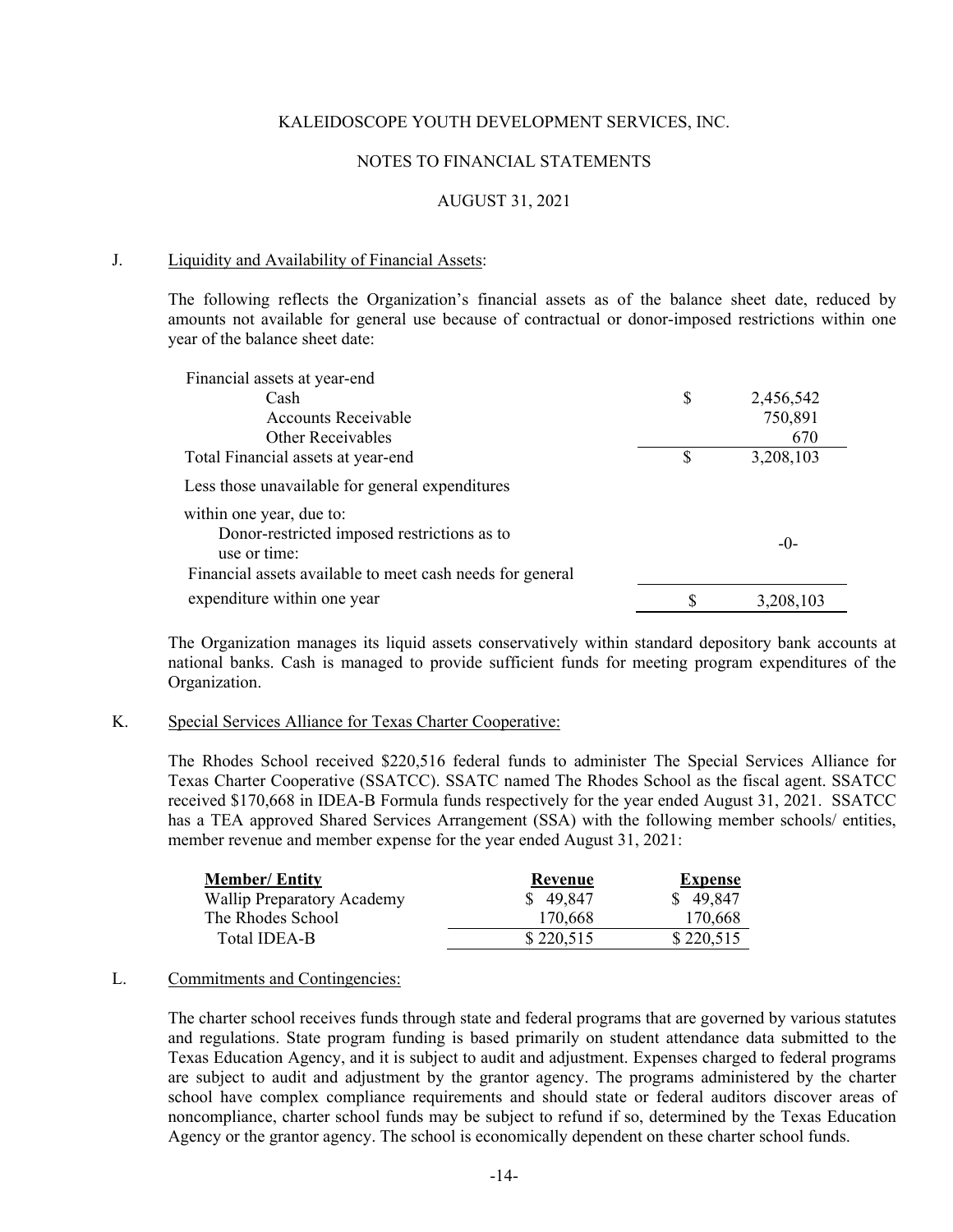## NOTES TO FINANCIAL STATEMENTS

# AUGUST 31, 2021

## M. Operating Lease Commitment:

Kaleidoscope Youth Development Services, Inc.'s minimum annual lease commitment is as follows:

| Twelve months ending August 31, | Amount        |
|---------------------------------|---------------|
| 2022                            | \$<br>220,500 |
| 2023                            | 231,528       |
| 2024                            | 231,528       |
| 2025                            | 231,528       |
| 2026                            | 231,528       |
| Total                           | 1,146,612     |

Operating lease expense amounted to \$391,625 for the twelve months ended August 31, 2021.

## N. Lawsuit:

 The organization is involved in litigation in the ordinary course of business. It is the opinion of management that the disposition or ultimate resolution of such claims and lawsuits will not have a material adverse effect of the financial position of the company.

#### O. Net Assets with Donor Restrictions:

Net assets with Donor Restrictions at August 31, 2021, are available for the following periods:

| Periods after August 31, 2021       |                           |
|-------------------------------------|---------------------------|
| <b>Texas Education Agency-State</b> | $\frac{1}{2}$ , 2,302,421 |
| Total restricted fund               | $\frac{1}{2}$ , 2,302,421 |

Net assets were released from restrictions by incurring expenses satisfying the restricted purposes or by occurrence of other events specified by donors as follows:

| Texas Education Agency-Federal      | 2,028,296  |
|-------------------------------------|------------|
| <b>Texas Education Agency-State</b> | 6.450.400  |
| Paycheck Protection Program Loan    | 1,723,107  |
| Total restrictions released         | 10,201,803 |

#### P. Evaluation of Subsequent Events:

The Organization has evaluated subsequent events through January 18, 2022, the date which the financial statements were available to be issued.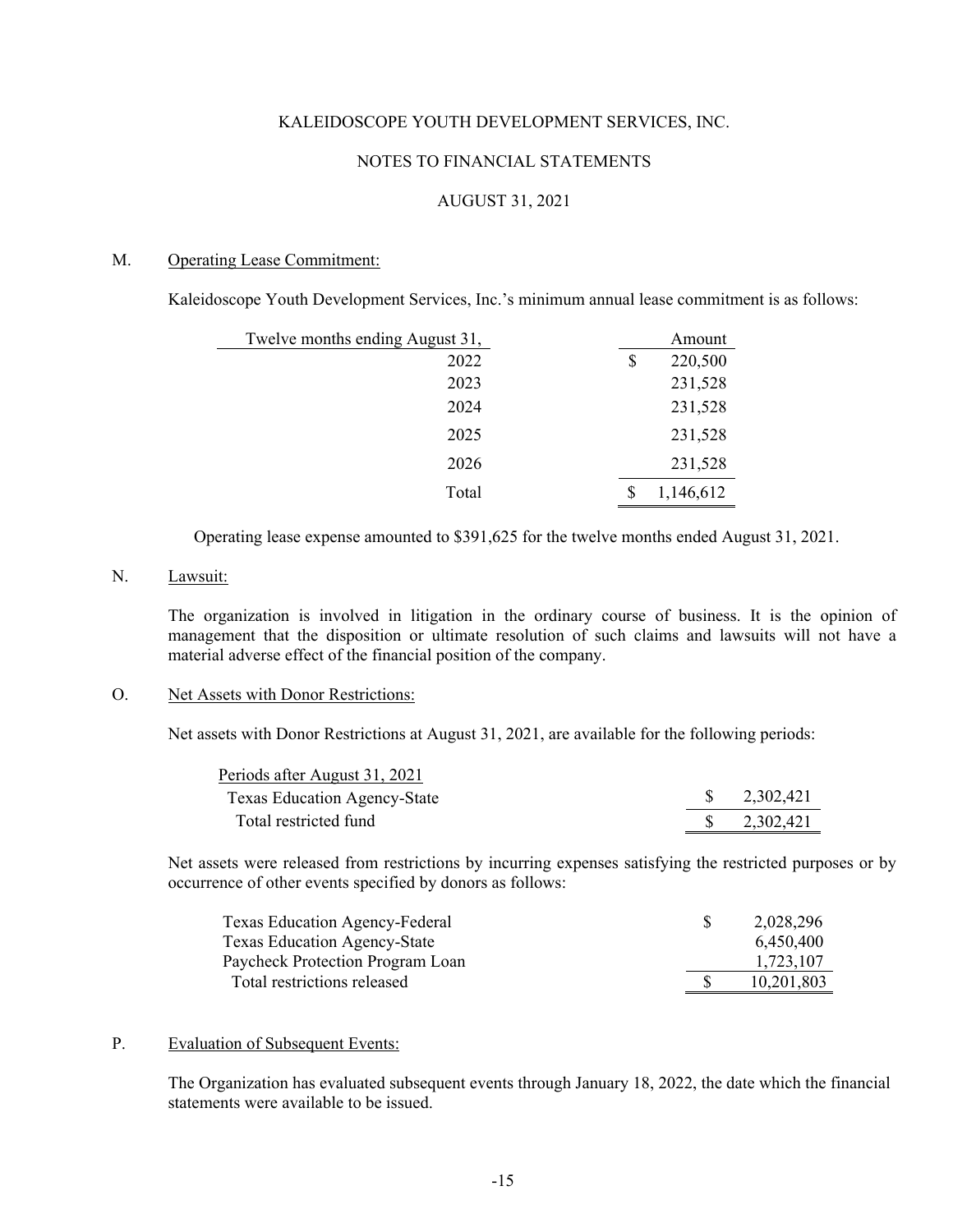# **GOMEZ & COMPANY**

# **CERTIFIED PUBLIC ACCOUNTANTS**  5177 RICHMOND AVE. SUITE 1100 HOUSTON, TX 77056 TEL: (713) 666-5900 FAX: (713) 666-1049 http://www.gomezandco.com

# INDEPENDENT AUDITOR'S REPORT ON SUPPLEMENTARY INFORMATION

To the Board of Directors of Kaleidoscope Youth Development Services, Inc. Houston, Texas

We have audited the financial statements of Kaleidoscope Youth Development Services, Inc. (a nonprofit organization) as of and for the year ended August 31, 2021, and our report thereon dated January 18, 2022, which expressed an unmodified opinion on those financial statements, appears on page 1. Our audit was conducted for the purpose of forming an opinion on the financial statements as a whole. The Schedules for Individual Charter School dated August 31, 2021 and appearing on pages 17 to 20 and on pages 29 to 30 are presented for purposes of additional analysis and is not a required part of the financial statements. Such information is the responsibility of management and was derived from and relates directly to the underlying accounting and other records used to prepare the financial statements. The information has been subjected to the auditing procedures applied in the audit of the financial statements and certain additional procedures, including comparing and reconciling such information directly to the underlying accounting and other records used to prepare the financial statements or to the financial statements themselves, and other additional procedures in accordance with auditing standards generally accepted in the United States of America. In our opinion, the information is fairly stated in all material respects in relation to the financial statements as a whole.

Lonney & Company

Houston, TX January 18, 2022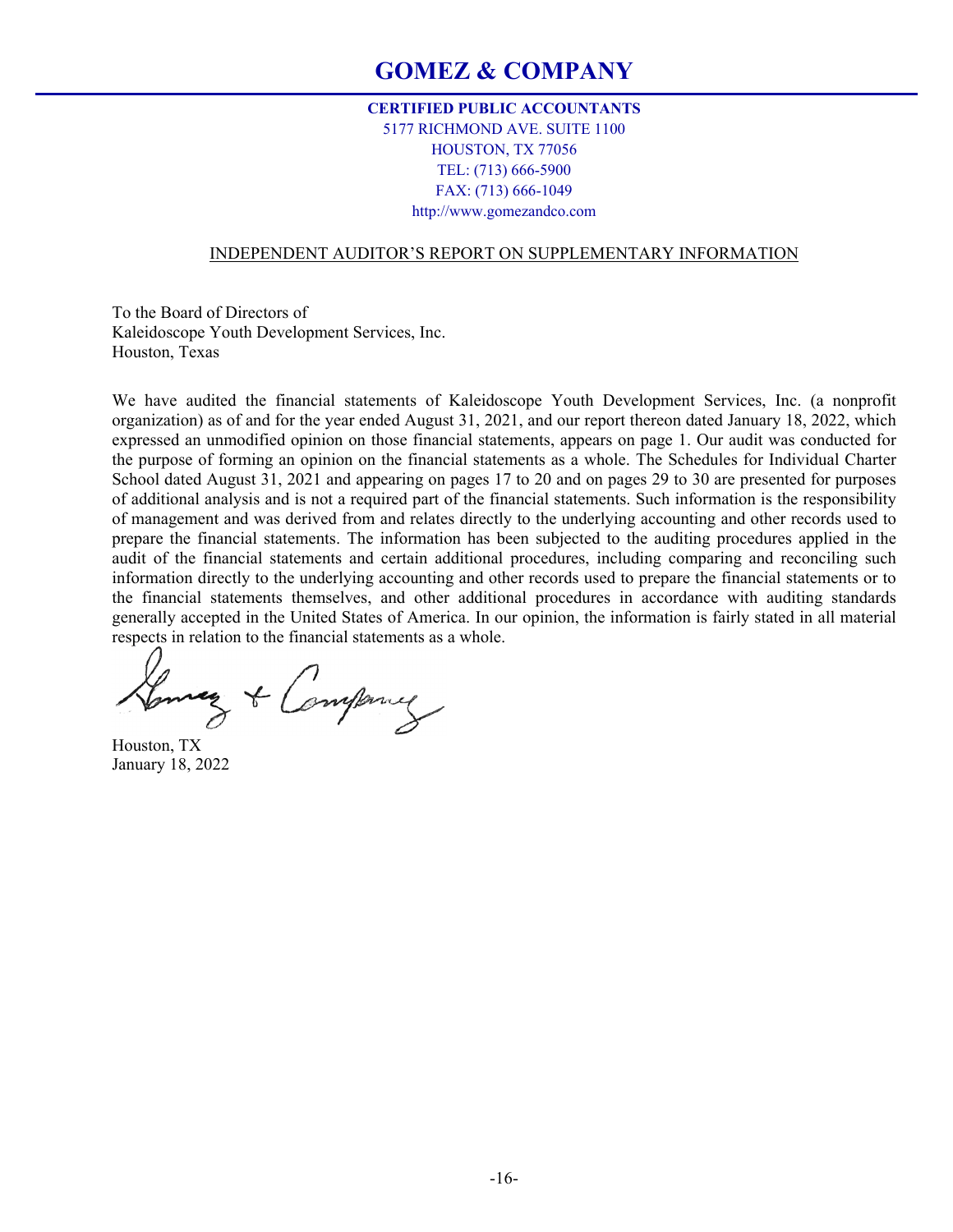## KALEIDOSCOPE YOUTH DEVELOPMENT SERVICES, INC. THE RHODES SCHOOL STATEMENT OF ACTIVITIES

#### FOR THE YEAR ENDED AUGUST 31, 2021

|                                                 | Without Donor<br>Restrictions |            |    | With Donor<br>Restrictions |    | Total      |
|-------------------------------------------------|-------------------------------|------------|----|----------------------------|----|------------|
| REVENUES, GAINS AND OTHER SUPPORT               |                               |            |    |                            |    |            |
| Local Support:                                  |                               |            |    |                            |    |            |
| 5740 Other Revenues from Local Sources          | \$                            | 417,627    | S  |                            | S  | 417,627    |
| <b>Total Local Support</b>                      |                               | 417,627    |    |                            |    | 417,627    |
| State Program Revenues:                         |                               |            |    |                            |    |            |
| 5810 Foundation School Program Act Revenues     |                               |            |    | 7,833,121                  |    | 7,833,121  |
| 5820 State Program Revenues Distributed         |                               |            |    |                            |    |            |
| by Texas Education Agency                       |                               |            |    | 44,985                     |    | 44,985     |
| <b>Total State Program Revenues</b>             |                               |            |    | 7,878,106                  |    | 7,878,106  |
| Federal Program Revenues:                       |                               |            |    |                            |    |            |
| 5920 Federal Revenues Distributed by            |                               |            |    |                            |    |            |
| by Texas Education Agency                       |                               |            |    | 2,028,297                  |    | 2,028,297  |
| 5940 Federal Revenues Distributed by            |                               |            |    |                            |    |            |
| from the Federal Government                     |                               |            |    | 1,723,106                  |    | 1,723,106  |
| Total Federal Program Revenues                  |                               |            |    | 3,751,403                  |    | 3,751,403  |
| Net Assets Released from Restrictions:          |                               |            |    |                            |    |            |
| Restrictions Satisfied by Payments              |                               | 10,201,803 |    | (10,201,803)               |    |            |
| <b>Total Revenues</b>                           |                               | 10,619,430 |    | 1,427,706                  |    | 12,047,136 |
| Expenses                                        |                               |            |    |                            |    |            |
| 11 Instruction                                  |                               | 4,188,440  |    |                            |    | 4,188,440  |
| 12 Instructional Resources and Media Services   |                               | 30,078     |    |                            |    | 30,078     |
| 13 Curriculum Development and Instructional     |                               |            |    |                            |    |            |
| <b>Staff Development</b>                        |                               | 299,847    |    |                            |    | 299,847    |
| 21 Instructional Leadership                     |                               | 156,791    |    |                            |    | 156,791    |
| 23 School Leadership                            |                               | 655,757    |    |                            |    | 655,757    |
| 31 Guidance, Counseling and Evaluating Services |                               | 284,290    |    |                            |    | 284,290    |
| 32 Social Work Services                         |                               |            |    |                            |    |            |
| 33 Health Services                              |                               | 161,276    |    |                            |    | 161,276    |
| 34 Student (Pupil) Transportation               |                               | 393,799    |    |                            |    | 393,799    |
| 35 Food Services                                |                               | 355,762    |    |                            |    | 355,762    |
| 36 Cocurricular/Extracurricular Activities      |                               | 2,900      |    |                            |    | 2,900      |
| 41 General Administration                       |                               | 928,798    |    |                            |    | 928,798    |
| 51 Plant Maintenance and Operations             |                               | 2,133,578  |    |                            |    | 2,133,578  |
| 52 Security and Monitoring Services             |                               | 32,712     |    |                            |    | 32,712     |
| 53 Data Processing Services                     |                               | 491,214    |    |                            |    | 491,214    |
| 61 Community Services                           |                               | 202,744    |    |                            |    | 202,744    |
| 71 Debt Service                                 |                               | 189,764    |    |                            |    | 189,764    |
| 81 Fundraising                                  |                               | 111,680    |    |                            |    | 111,680    |
| <b>Total Expenses</b>                           |                               | 10,619,430 |    |                            |    | 10,619,430 |
| <b>CHANGE IN NET ASSETS</b>                     |                               |            |    | 1,427,706                  |    | 1,427,706  |
| NET ASSETS, beginning of year                   |                               | 99,436     |    | 874,715                    |    | 974,151    |
| NET ASSETS, end of year                         | \$                            | 99,436     | \$ | 2,302,421                  | \$ | 2,401,857  |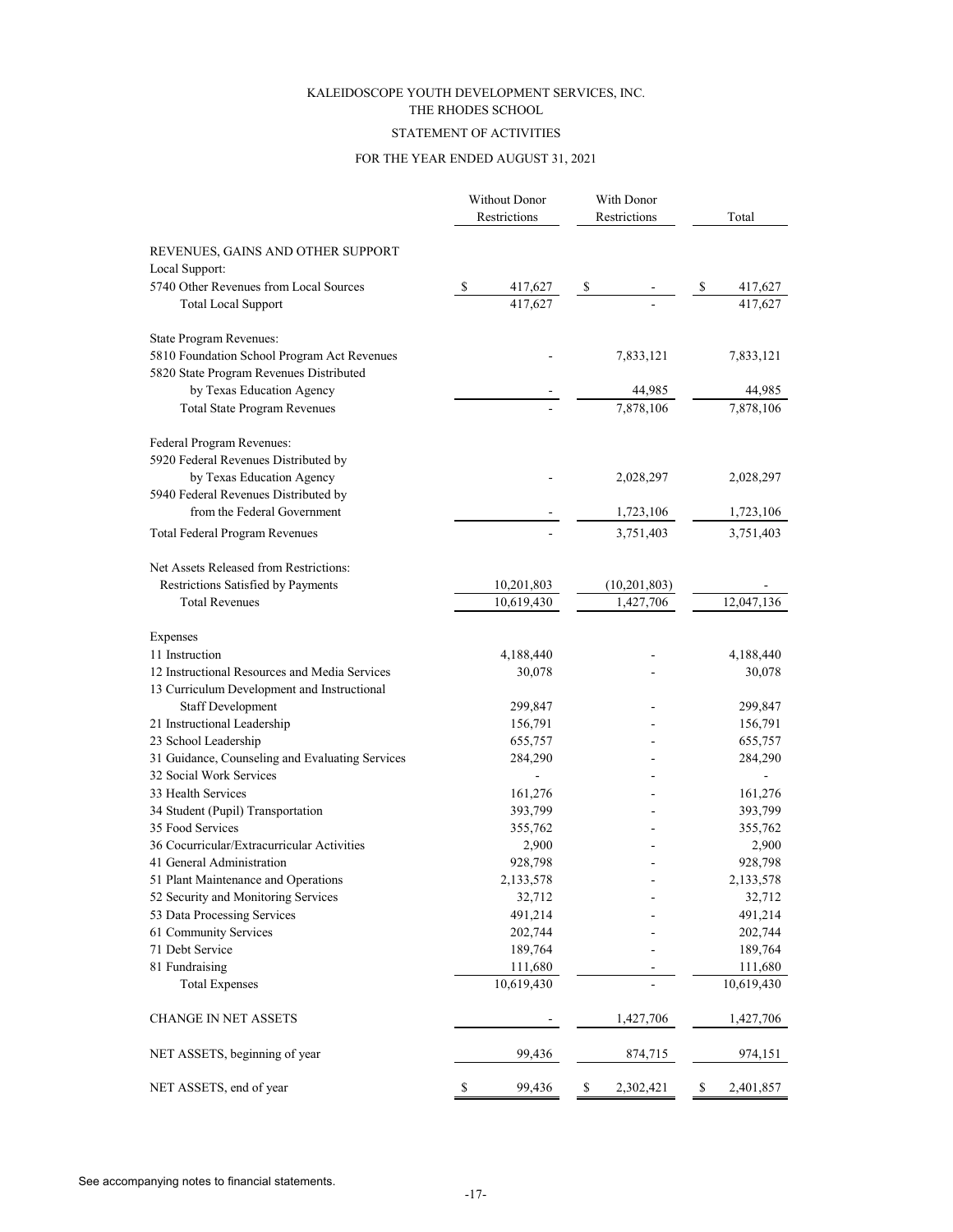# FOR THE YEAR ENDED AUGUST 31, 2021 KALEIDOSCOPE YOUTH DEVELOPMENT SERVICES, INC. SCHEDULE OF EXPENSES THE RHODES SCHOOL

| <b>EXPENSES</b>                           |            |
|-------------------------------------------|------------|
| 6100 Payroll Costs                        | 6,997,344  |
| 6200 Professional and Contracted Services | 1,894,258  |
| 6300 Supplies and Materials               | 586,456    |
| 6400 Other Operating Costs                | 951,608    |
| 6500 Debt                                 | 189,764    |
| <b>Total Expenses</b>                     | 10,619,430 |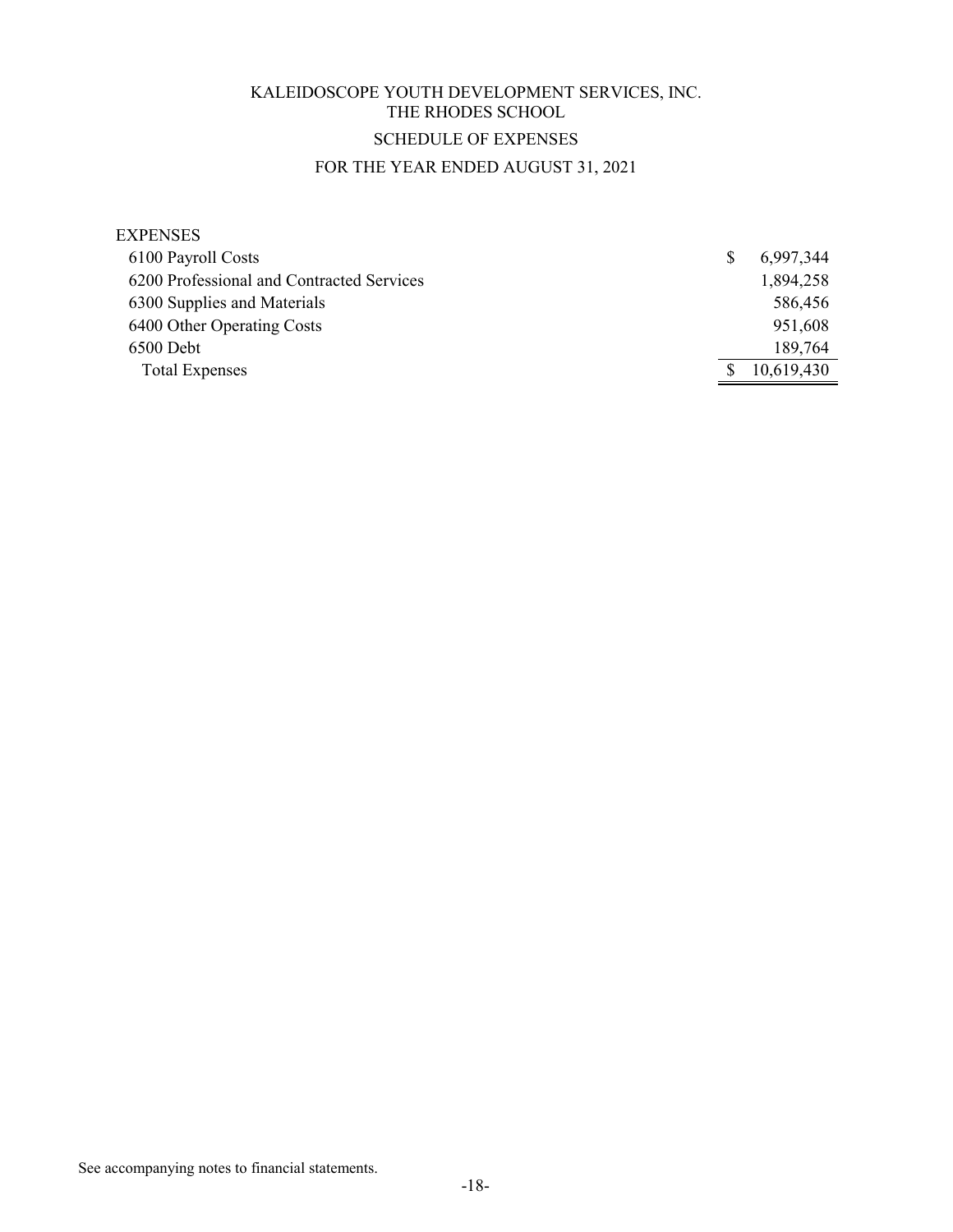# KALEIDOSCOPE YOUTH DEVELOPMENT SERVICES, INC. SCHEDULE OF CAPITAL ASSETS FOR THE YEAR ENDED AUGUST 31, 2021 THE RHODES SCHOOL

|                                | Ownership Interest    |  |    |            |   |         |  |  |  |
|--------------------------------|-----------------------|--|----|------------|---|---------|--|--|--|
|                                | Local<br><b>State</b> |  |    |            |   | Federal |  |  |  |
| 1110 Cash                      |                       |  | \$ | 2,456,542  | S |         |  |  |  |
| 1510 Land and Improvements     |                       |  |    | 217,172    |   |         |  |  |  |
| 1520 Building and Improvements |                       |  |    | 7,260,778  |   |         |  |  |  |
| 1531 Vehicles                  |                       |  |    | 425,318    |   |         |  |  |  |
| 1549 Furniture and Equipment   |                       |  |    | 1,119,867  |   |         |  |  |  |
|                                |                       |  |    |            |   |         |  |  |  |
| <b>Total Capital Assets</b>    |                       |  |    | 11,479,677 |   |         |  |  |  |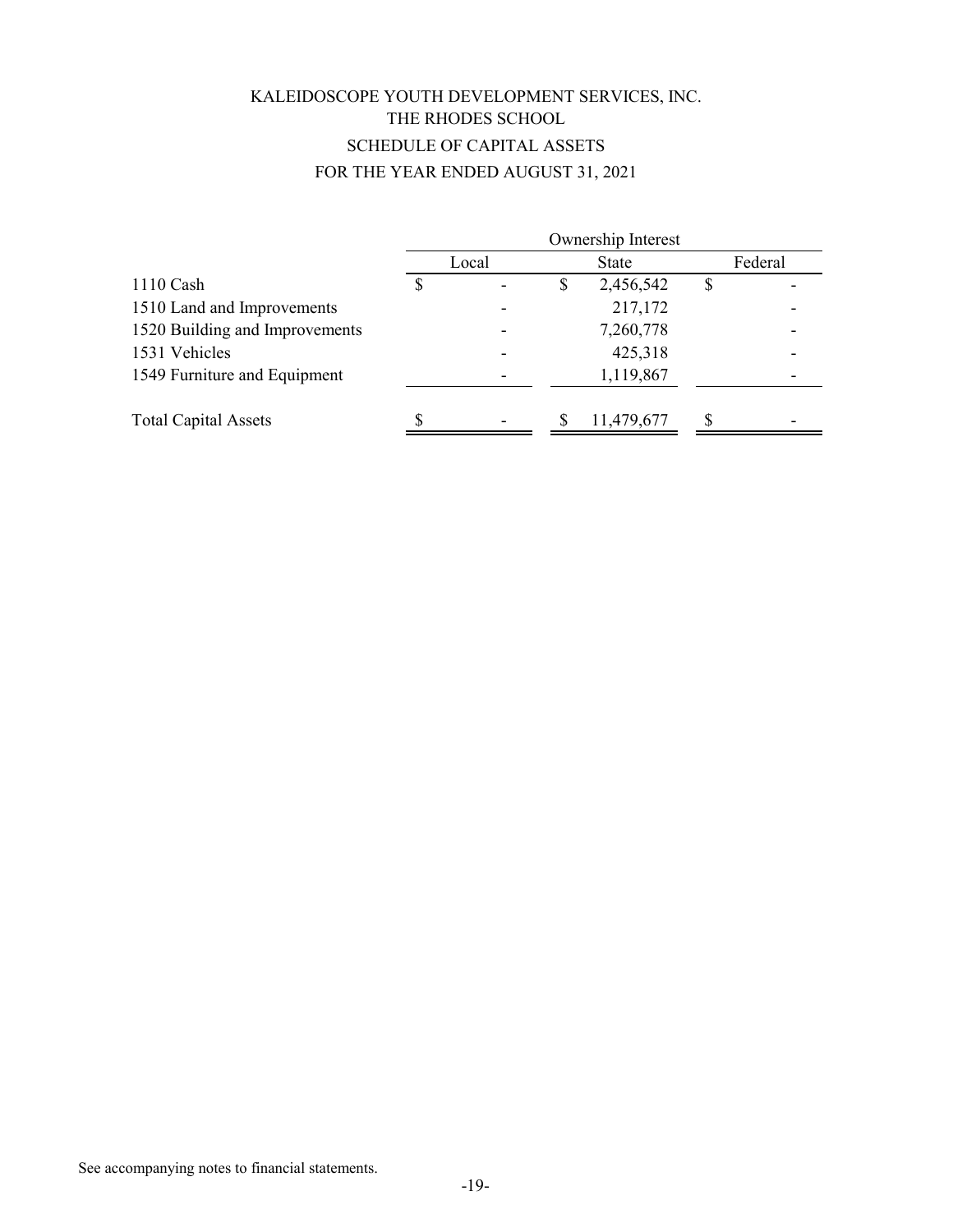# KALEIDOSCOPE YOUTH DEVELOPMENT SERVICES, INC. THE RHODES SCHOOL BUDGETARY COMPARISON SCHEDULE FOR THE YEAR ENDED AUGUST 31, 2021

|                                                 |     |            | <b>Budgeted Amounts</b> |            | Actual |            | Variance from |                     |
|-------------------------------------------------|-----|------------|-------------------------|------------|--------|------------|---------------|---------------------|
|                                                 |     | Original   |                         | Final      |        | Amounts    |               | <b>Final Budget</b> |
| <b>REVENUES</b>                                 |     |            |                         |            |        |            |               |                     |
| Local Support:                                  |     |            |                         |            |        |            |               |                     |
| 5740 Other Revenues from Local Sources          | \$. | 865,476    | \$                      | 417,066    | \$     | 417,627    | \$            | 561                 |
| <b>Total Local Support</b>                      |     | 865,476    |                         | 417,066    |        | 417,627    |               | 561                 |
| <b>State Program Revenues:</b>                  |     |            |                         |            |        |            |               |                     |
| 5810 Foundation School Program Act Revenues     |     | 7,327,327  |                         | 7,933,444  |        | 7,833,121  |               | (100, 323)          |
| 5820 State Program Revenues Distributed         |     |            |                         |            |        |            |               |                     |
| by Texas Education Agency                       |     |            |                         | 49,578     |        | 44,985     |               | (4, 593)            |
| <b>Total State Program Revenues</b>             |     | 7,327,327  |                         | 7,983,022  |        | 7,878,106  |               | (104, 916)          |
| Federal Program Revenues:                       |     |            |                         |            |        |            |               |                     |
| 5920 USDA Donated Commodities                   |     | 1,260,426  |                         | 2,119,464  |        | 2,028,297  |               | (91, 167)           |
| 5930 Federal Revenues Distributed by            |     |            |                         |            |        |            |               |                     |
| Other Government Agencies                       |     |            |                         |            |        |            |               |                     |
| 5940 Federal Revenues Distributed Directly      |     |            |                         |            |        |            |               |                     |
| from Federal Government                         |     |            |                         | 1,702,666  |        | 1,723,106  |               | 20,440              |
| Total Federal Program Revenues                  |     | 1,260,426  |                         | 3,822,130  |        | 3,751,403  |               | (70, 727)           |
| <b>Total Revenues</b>                           |     | 9,453,229  |                         | 12,222,218 |        | 12,047,136 |               | (175,082)           |
| <b>EXPENSES</b>                                 |     |            |                         |            |        |            |               |                     |
| 11 Instruction                                  |     | 4,123,523  |                         | 4,199,871  |        | 4,188,440  |               | 11,431              |
| 12 Instructional Resources and Media Services   |     | 76,526     |                         | 29,182     |        | 30,078     |               | (896)               |
| 13 Curriculum Development and Instructional     |     |            |                         |            |        |            |               |                     |
| <b>Staff Development</b>                        |     | 204,207    |                         | 297,138    |        | 299,847    |               | (2,709)             |
| 21 Instructional Leadership                     |     | 210,808    |                         | 154,866    |        | 156,791    |               | (1,925)             |
| 23 School Leadership                            |     | 670,782    |                         | 651,887    |        | 655,757    |               | (3,870)             |
| 31 Guidance, Counseling and Evaluating Services |     | 296,667    |                         | 319,483    |        | 284,290    |               | 35,193              |
| 33 Health Services                              |     | 76,337     |                         | 166,436    |        | 161,276    |               | 5,160               |
| 34 Student (Pupil) Transportation               |     | 377,260    |                         | 398,878    |        | 393,799    |               | 5,079               |
| 35 Food Services                                |     | 410,251    |                         | 359,164    |        | 355,762    |               | 3,402               |
| 36 Cocurricular/Extracurricular Activities      |     |            |                         | 2,900      |        | 2,900      |               |                     |
| 41 General Administration                       |     | 822,698    |                         | 923,706    |        | 928,798    |               | (5,092)             |
| 51 Plant Maintenance and Operations             |     | 1,959,954  |                         | 2,093,052  |        | 2,133,578  |               | (40, 526)           |
| 52 Security and Monitoring Services             |     | 6,561      |                         | 32,987     |        | 32,712     |               | 275                 |
| 53 Data Processing Services                     |     | 355,744    |                         | 512,216    |        | 491,214    |               | 21,002              |
| 61 Community Services                           |     | 186,107    |                         | 207,885    |        | 202,744    |               | 5,141               |
| 71 Debt Service                                 |     | 189,310    |                         | 169,340    |        | 189,764    |               | (20, 424)           |
| 81 Fundraising                                  |     | 10,000     |                         | 110,810    |        | 111,680    |               | (870)               |
| <b>Total Expenses</b>                           |     | 9,976,735  |                         | 10,629,801 |        | 10,619,430 |               | 10,371              |
| <b>CHANGE IN NET ASSETS</b>                     |     | (523, 506) |                         | 1,592,417  |        | 1,427,706  |               | (164,711)           |
| NET ASSETS, beginning of year                   |     | 974,151    |                         | 974,151    |        | 974,151    |               |                     |
| NET ASSETS, end of year                         | \$  | 450,645    | \$                      | 2,566,568  | \$     | 2,401,857  | \$            | (164, 711)          |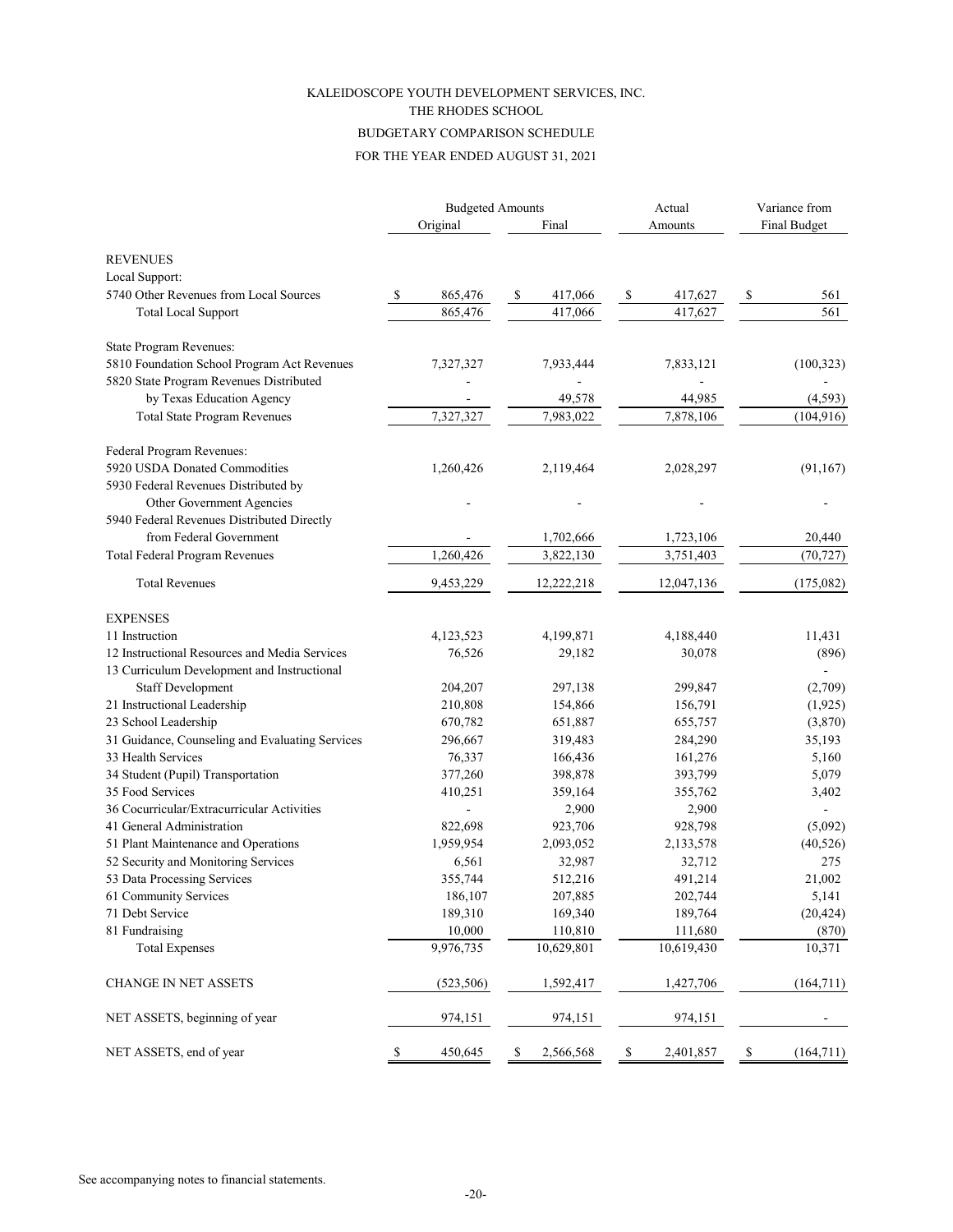# **CERTIFIED PUBLIC ACCOUNTANTS**  5177 RICHMOND AVE. SUITE 1100 HOUSTON, TX 77056 TEL: (713) 666-5900 FAX: (713) 666-1049 http://www.gomezandco.com

# INDEPENDENT AUDITOR'S REPORT ON INTERNAL CONTROL OVER FINANCIAL REPORTING AND ON COMPLIANCE AND OTHER MATTERS BASED ON AN AUDIT OF FINANCIAL STATEMENTS PERFORMED IN ACCORDANCE WITH *GOVERNMENT AUDITING STANDARDS*

To the Board of Directors of Kaleidoscope Youth Development Services, Inc. Houston, Texas

We have audited, in accordance with the auditing standards generally accepted in the United States of America and the standards applicable to financial audits contained in *Government Auditing Standards* issued by the Comptroller General of the United States, the financial statements of Kaleidoscope Youth Development Services, Inc. (a nonprofit organization), which comprise the statement of financial position as of August 31, 2021, and the related statements of activities, and cash flows for the year then ended, and the related notes to the financial statements, and have issued our report thereon dated January 18, 2022.

# **Internal Control Over Financial Reporting**

In planning and performing our audit of the financial statements, we considered Kaleidoscope Youth Development Services, Inc.'s internal control over financial reporting (internal control) to determine the audit procedures that are appropriate in the circumstances for the purpose of expressing our opinion on the financial statements, but not for the purpose of expressing an opinion on the effectiveness of Kaleidoscope Youth Development Services, Inc.'s internal control. Accordingly, we do not express an opinion on the effectiveness of the Organization's internal control.

A *deficiency in internal control* exists when the design or operation of a control does not allow management or employees, in the normal course of performing their assigned functions, to prevent, or detect and correct, misstatements on a timely basis. A *material weakness* is a deficiency, or a combination of deficiencies, in internal control, such that there is a reasonable possibility that a material misstatement of the entity's financial statements will not be prevented, or detected and corrected on a timely basis. A *significant deficiency* is a deficiency, or a combination of deficiencies, in internal control that is less severe than a material weakness, yet important enough to merit attention by those charged with governance.

Our consideration of internal control was for the limited purpose described in the first paragraph of this section and was not designed to identify all deficiencies in internal control that might be material weaknesses or significant deficiencies and therefore, material weaknesses or significant deficiencies may exist that were not identified. Given these limitations, during our audit we did not identify any deficiencies in internal control that we consider to be material weaknesses. However, material weaknesses may exist that have not been identified.

## **Compliance and Other Matters**

As part of obtaining reasonable assurance about whether Kaleidoscope Youth Development Services, Inc.'s financial statements are free from material misstatement, we performed tests of its compliance with certain provisions of laws, regulations, contracts, and grant agreements, noncompliance with which could have a direct and material effect on the determination of financial statement amounts. However, providing an opinion on compliance with those provisions was not an objective of our audit, and accordingly, we do not express such an opinion. The results of our tests disclosed no instances of noncompliance or other matters that are required to be reported under *Government Auditing Standards*.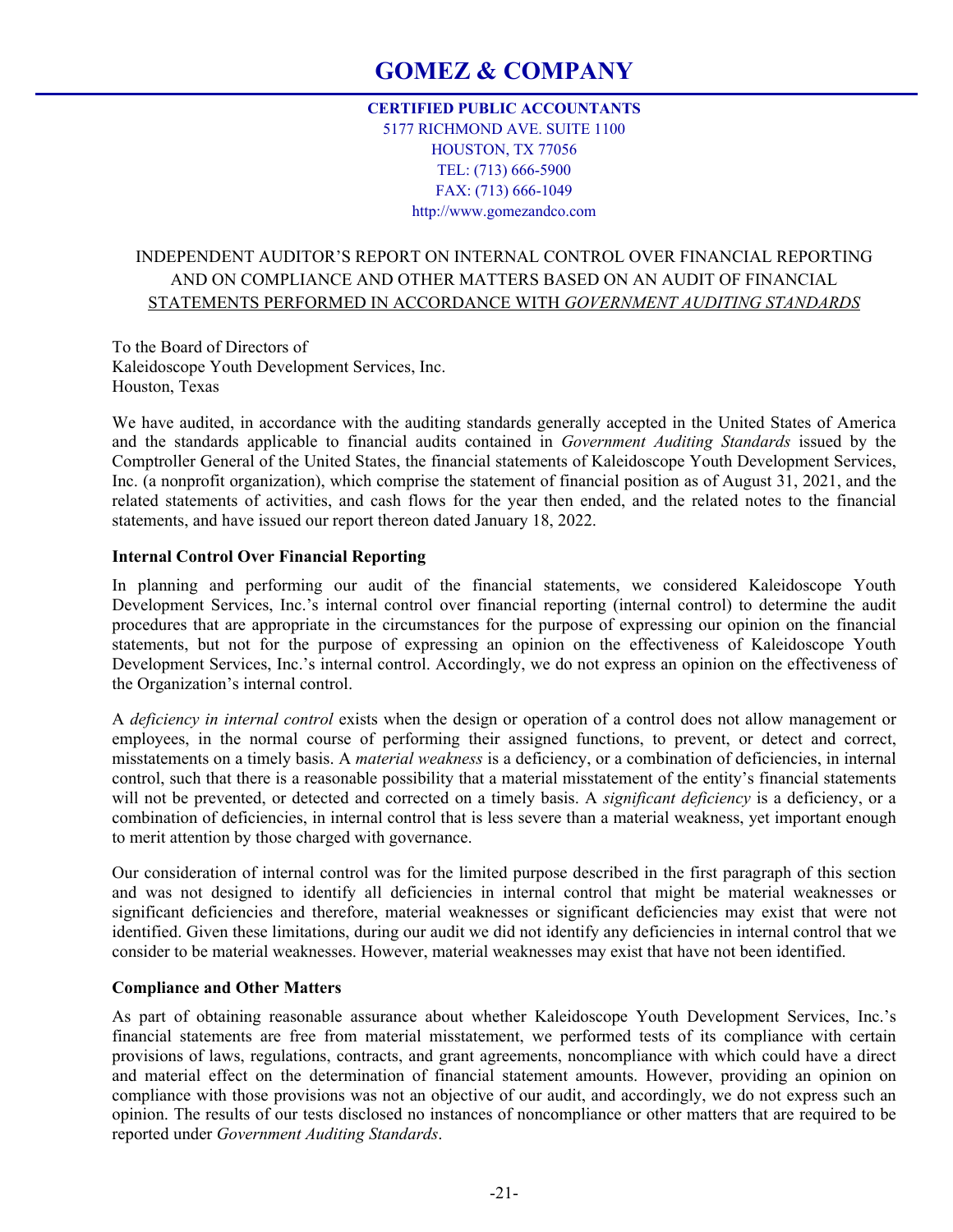#### **Purpose of this Report**

The purpose of this report is solely to describe the scope of our testing of internal control and compliance and the results of that testing, and not to provide an opinion on the effectiveness of the organization's internal control or on compliance. This report is an integral part of an audit performed in accordance with *Government Auditing Standards* in considering the organization's internal control and compliance. Accordingly, this communication is not suitable for any other purpose.

Lonney + Company

Houston, TX January 18, 2022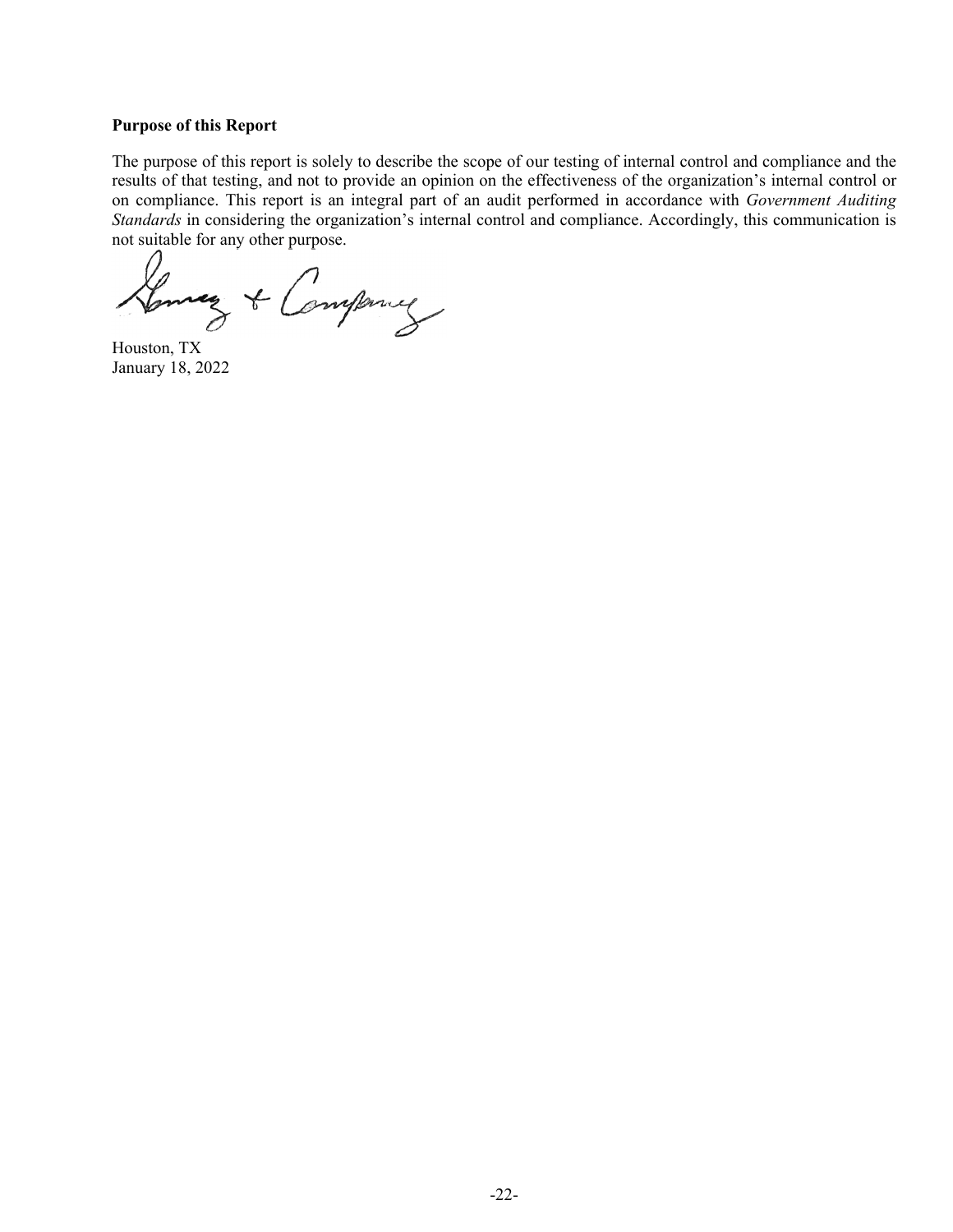# **GOMEZ & COMPANY**

# **CERTIFIED PUBLIC ACCOUNTANTS**  5177 RICHMOND AVE. SUITE 1100 HOUSTON, TX 77056 TEL: (713) 666-5900 FAX: (713) 666-1049 http://www.gomezandco.com

## INDEPENDENT AUDITOR'S REPORT ON COMPLIANCE FOR EACH MAJOR PROGRAM AND ON INTERNAL CONTROL OVER COMPLIANCE REQUIRED BY THE UNIFORM GUIDANCE

To the Board of Directors of Kaleidoscope Youth Development Services, Inc. Houston, Texas

#### **Report on Compliance for Each Major Federal Program**

We have audited Kaleidoscope Youth Development Services, Inc.'s compliance with the types of compliance requirements described in the *OMB Compliance Supplement* that could have a direct and material effect on each of Kaleidoscope Youth Development Services, Inc.'s major federal programs for the year ended August 31, 2021. Kaleidoscope Youth Development Services, Inc.'s major federal programs are identified in the summary of auditor's results section of the accompanying schedule of findings and questioned costs.

#### *Management's Responsibility*

Management is responsible for compliance with federal statutes, regulations, and the terms and conditions of its federal awards applicable to its federal programs.

#### *Auditor's Responsibility*

Our responsibility is to express an opinion on compliance for each of Kaleidoscope Youth Development Services, Inc.'s major federal programs based on our audit of the types of compliance requirements referred to above. We conducted our audit of compliance in accordance with auditing standards generally accepted in the United States of America; the standards applicable to financial audits contained in *Government Auditing Standards*, issued by the Comptroller General of the United States; and the audit requirements of Title 2 U.S. *Code of Federal Regulations* Part 200, *Uniform Administrative Requirements, Cost Principles, and Audit Requirements for Federal Awards* (Uniform Guidance). Those standards and the Uniform Guidance require that we plan and perform the audit to obtain reasonable assurance about whether noncompliance with the types of compliance requirements referred to above that could have a direct and material effect on a major federal program occurred. An audit includes examining, on a test basis, evidence about Kaleidoscope Youth Development Services, Inc.'s compliance with those requirements and performing such other procedures as we considered necessary in the circumstances.

We believe that our audit provides a reasonable basis for our opinion on compliance for each major federal program. However, our audit does not provide a legal determination of Kaleidoscope Youth Development Services, Inc.'s compliance.

#### *Opinion on Each Major Federal Program*

In our opinion, Kaleidoscope Youth Development Services, Inc. complied, in all material respects, with the types of compliance requirements referred to above that could have a direct and material effect on each of its major federal programs for the year ended August 31, 2021.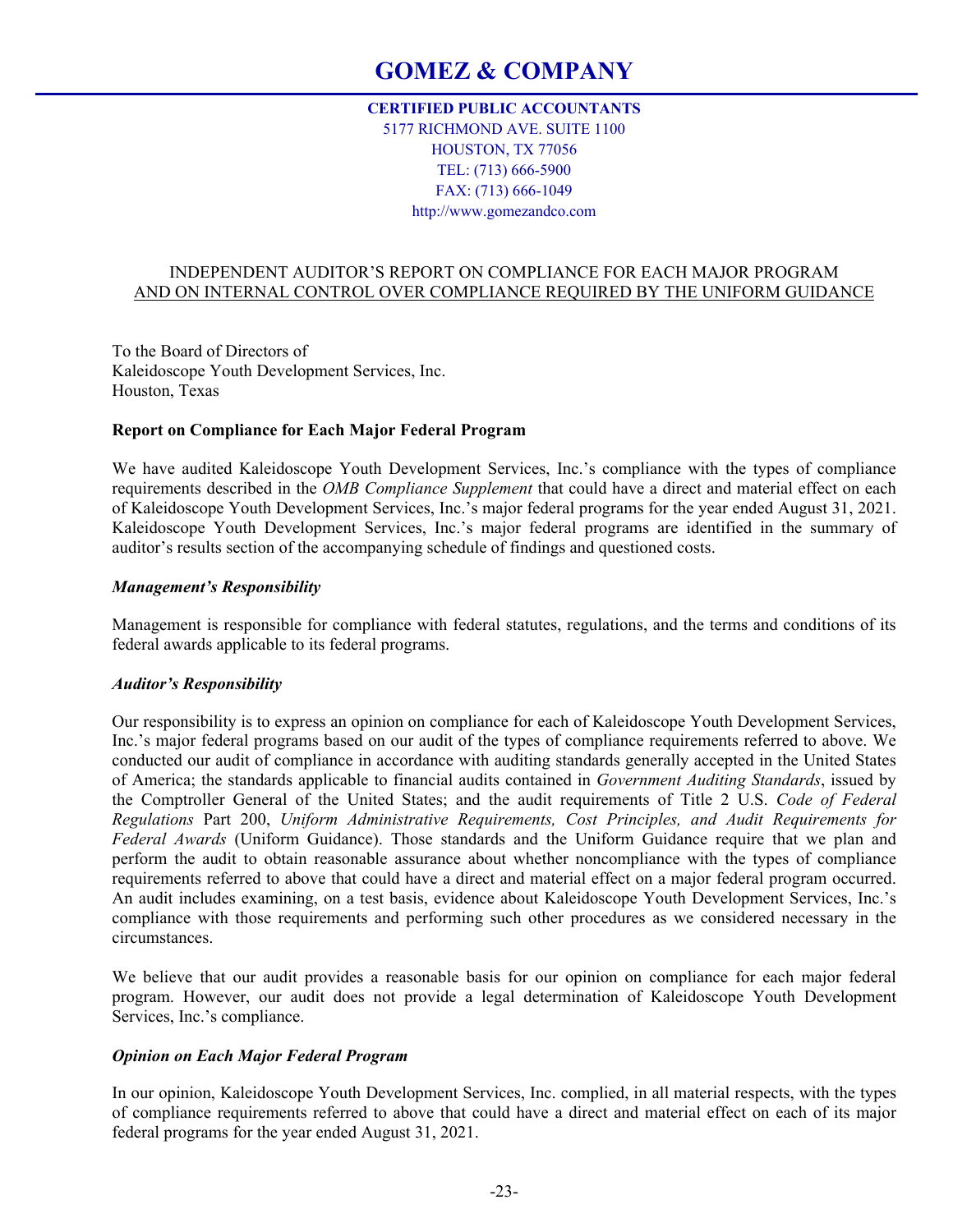#### **Report on Internal Control Over Compliance**

Management of Kaleidoscope Youth Development Services, Inc. is responsible for establishing and maintaining effective internal control over compliance with the types of compliance requirements referred to above. In planning and performing our audit of compliance, we considered Kaleidoscope Youth Development Services, Inc.'s internal control over compliance with the types of requirements that could have a direct and material effect on each major federal program to determine the auditing procedures that are appropriate in the circumstances for the purpose of expressing an opinion on compliance for each major federal program and to test and report on internal control over compliance in accordance with the Uniform Guidance, but not for the purpose of expressing an opinion on the effectiveness of internal control over compliance. Accordingly, we do not express an opinion on the effectiveness of Kaleidoscope Youth Development Services, Inc.'s internal control over compliance.

A *deficiency in internal control over compliance* exists when the design or operation of a control over compliance does not allow management or employees, in the normal course of performing their assigned functions, to prevent, or detect and correct, noncompliance with a type of compliance requirement of a federal program on a timely basis. A *material weakness in internal control over compliance* is a deficiency, or combination of deficiencies, in internal control over compliance, such that there is a reasonable possibility that material noncompliance with a type of compliance requirement of a federal program will not be prevented, or detected and corrected, on a timely basis. A *significant deficiency in internal control over compliance* is a deficiency, or a combination of deficiencies, in internal control over compliance with a type of compliance requirement of a federal program that is less severe than a material weakness in internal control over compliance, yet important enough to merit attention by those charged with governance.

Our consideration of internal control over compliance was for the limited purpose described in the first paragraph of this section and was not designed to identify all deficiencies in internal control over compliance that might be material weaknesses or significant deficiencies. We did not identify any deficiencies in internal control over compliance that we consider to be material weaknesses. However, material weaknesses may exist that have not been identified.

The purpose of this report on internal control over compliance is solely to describe the scope of our testing of internal control over compliance and the results of that testing based on the requirements of the Uniform Guidance. Accordingly, this report is not suitable for any other purpose.

Lenney & Company

Houston, TX January 18, 2022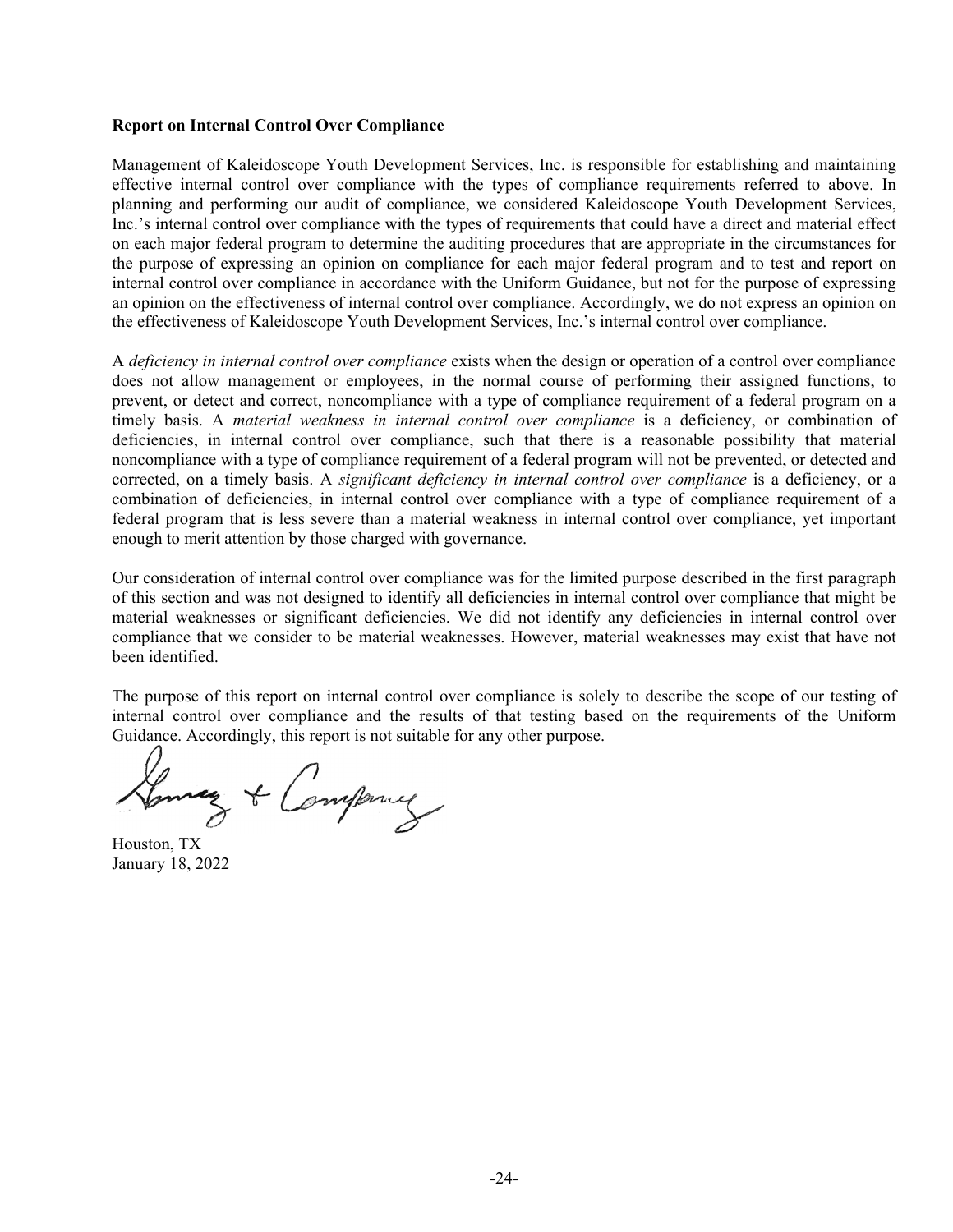# SCHEDULE OF FINDINGS AND QUESTIONED COSTS

# FOR THE YEAR ENDED AUGUST 31, 2021

## Summary of Audit Results

- 1. The auditor's report expresses an unmodified opinion on whether the financial statements were prepared in accordance with GAAP.
- 2. No significant deficiencies or material weaknesses on internal control over financial statements.
- 3. No instances of noncompliance material to the financial statements, which would be required to be reported in accordance with *Government Auditing Standards*, were disclosed during the audit.
- 4. No significant deficiencies or material weaknesses on internal control over major federal award programs.
- 5. The auditor's report on compliance for the major federal award programs expresses an unmodified opinion on all major programs.
- 6. The audit did not disclose any audit findings which are required to be reported in accordance with 2 CFR section 200.516(a).
- 7. Major programs:

U.S. Department of Education Passed – Through Texas Education Agency Restart Hurricane Recovery CFDA Number 84.938A

- 8. The threshold used for distinguishing between Type A and Type B programs was \$750,000
- 9. Kaleidoscope Youth Development Services, Inc. does qualify as a low-risk auditee.

| <b>Current Year Findings</b>                                                                            | Questioned<br>Costs |
|---------------------------------------------------------------------------------------------------------|---------------------|
| No audit findings were noted as per governmental auditing standards and<br>2 CFR section $200.516(a)$ . | $-0-$               |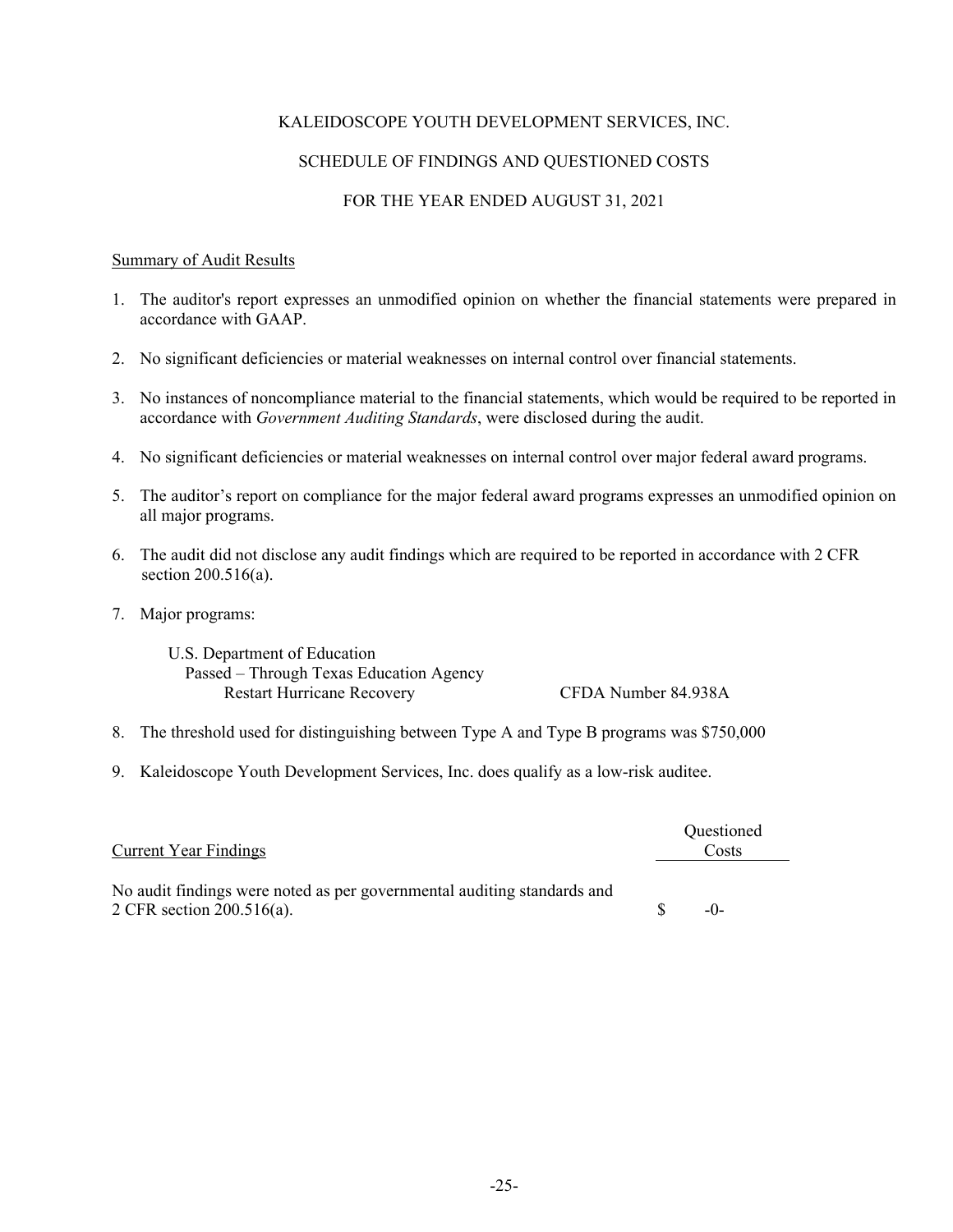# SCHEDULE OF PRIOR YEAR FINDINGS

# FOR THE YEAR ENDED AUGUST 31, 2021

No audit findings were noted as per governmental auditing standards and 2 CFR section  $200.516(a)$ . for the period ended August 31, 2020.  $\qquad \qquad$  \$ -0-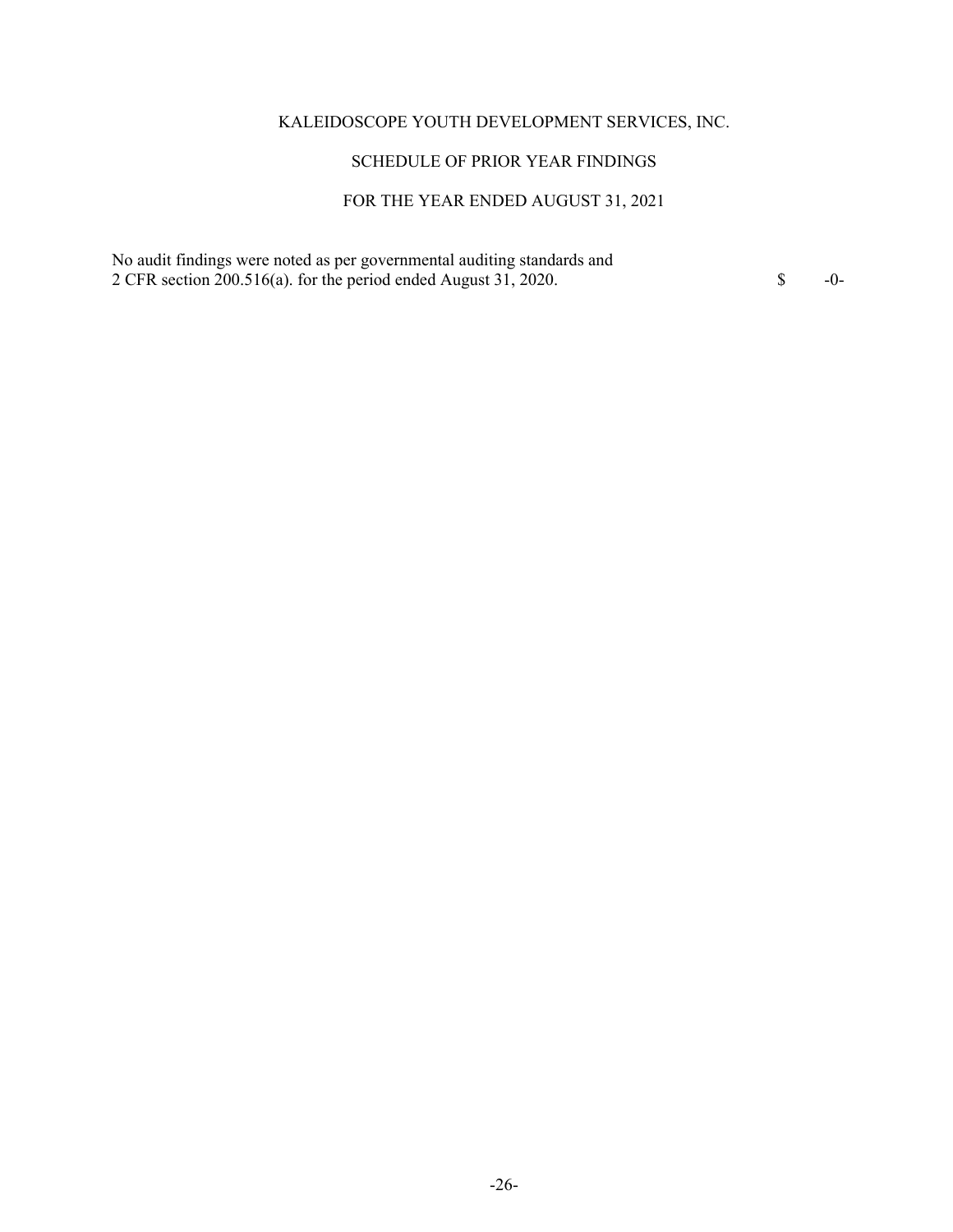# KALEIDOSCOPE YOUTH DEVELOPMENT SERVICES, INC. SCHEDULE OF EXPENDITURES OF FEDERAL AWARDS FOR THE YEAR ENDED AUGUST 31, 2021

| Federal Grantor/<br>Pass - Through Grantor/<br>Program Title                    | Federal<br><b>CFDA</b><br>Number | Pass - Through<br>Entity Identifying<br>Number | Federal<br>Expenditures | Amount<br>Relating to<br>Subrecipients |
|---------------------------------------------------------------------------------|----------------------------------|------------------------------------------------|-------------------------|----------------------------------------|
|                                                                                 |                                  |                                                |                         |                                        |
| <b>U.S. Department of Education</b><br>Passed - Through Texas Education Agency: |                                  |                                                |                         |                                        |
| Title I, Part A, School Improvement                                             | 84.010A                          | 20610101101861                                 | \$<br>349,728 \$        |                                        |
| Title I, Part A, School Improvement                                             | 84.010A                          | 21610101101861                                 | 7,767                   |                                        |
| Idea - B Formula                                                                | 84.027A                          | 206600011018616000                             | 49,246                  |                                        |
| Idea - B Formula                                                                | 84.027A                          | 216600011018616000                             | 121,422                 | 49,847                                 |
| Idea - B Preschool                                                              | 84.173A                          | 216610011018616000                             | 3,787                   |                                        |
| Title II, Part A, Teacher/Principal Training & Recruiting                       | 84.367A                          | 20694501101861                                 | 14,411                  |                                        |
| Title II, Part A, Teacher/Principal Training & Recruiting                       | 84.367A                          | 21694501101861                                 | 29,753                  |                                        |
| Title IV, Part A, Subpart 1                                                     | 84.424A                          | 20680101101861                                 | 11,445                  |                                        |
| Title IV, Part A, Subpart 1                                                     | 84.424A                          | 21680101101861                                 | 22,142                  |                                        |
| School Improvement Grant                                                        | 84.377A                          | 17610740101861                                 | 6,394                   |                                        |
|                                                                                 | 84.938A                          |                                                |                         |                                        |
| Restart Hurricane Recovery                                                      |                                  | 21511704101861                                 | 783,244                 |                                        |
| Total U.S. Department of Education, non-COVID-19 Assistance                     |                                  |                                                | 1,399,339               | 49,847                                 |
| COVID-19 - Elementary and Secondary School Emergency Relief Fund                |                                  |                                                |                         |                                        |
| (ESSER) of the Coronavirus Aid, Relief, and Economic Security (CARES) Act       | 84.425D                          | 20521001101861                                 | 207,063                 |                                        |
| COVID-19 - American Rescue Plan Elementary and Secondary School                 |                                  |                                                |                         |                                        |
| Emergency Relief (ARP ESSER) Fund                                               | 84.425U                          | 21528001101861                                 | 195,534                 |                                        |
| Total U.S. Department of Education, COVID-19 Assistance                         |                                  |                                                | 402,597                 |                                        |
|                                                                                 |                                  |                                                |                         |                                        |
| Total U.S. Department of Education                                              |                                  |                                                | 1,801,936               | 49,847                                 |
| U.S. Department of Agriculture                                                  |                                  |                                                |                         |                                        |
| Passed - Through Texas Education Agency                                         |                                  |                                                |                         |                                        |
| Federal Food Service Reimbursement                                              |                                  |                                                |                         |                                        |
| School Breakfast                                                                | 10.553                           | 71402001                                       | 3,218                   |                                        |
| School Breakfast                                                                | 10.553                           | 71402101                                       | 48,285                  |                                        |
| National School Lunch                                                           | 10.555                           | 71302001                                       | 4,903                   |                                        |
| National School Lunch                                                           | 10.555                           | 71302101                                       | 93,595                  |                                        |
|                                                                                 |                                  |                                                | 150,001                 |                                        |
| Passed - Through Texas Department of Agriculture                                |                                  |                                                |                         |                                        |
| <b>USDA Commodity Food Distribution</b>                                         | 10.555                           |                                                | 4,344                   |                                        |
| Total U.S. Department of Agriculture, non-COVID-19 Assistance                   |                                  |                                                | 154,345                 |                                        |
|                                                                                 |                                  |                                                |                         |                                        |
| Passed - Through Texas Department of Agriculture                                |                                  |                                                |                         |                                        |
| COVID-19 - Emergency Operations Cost Reimbursement                              | 10.55                            |                                                | 72,016                  |                                        |
| Total U.S. Department of Agriculture, COVID-19 Assistance                       |                                  |                                                | 72.016                  |                                        |
| Total U.S. Department of Agriculture                                            |                                  |                                                | \$<br>226361 \$         |                                        |
| Total Expenditures of Federal Awards                                            |                                  |                                                | \$<br>2,028,297 \$      | 49.847                                 |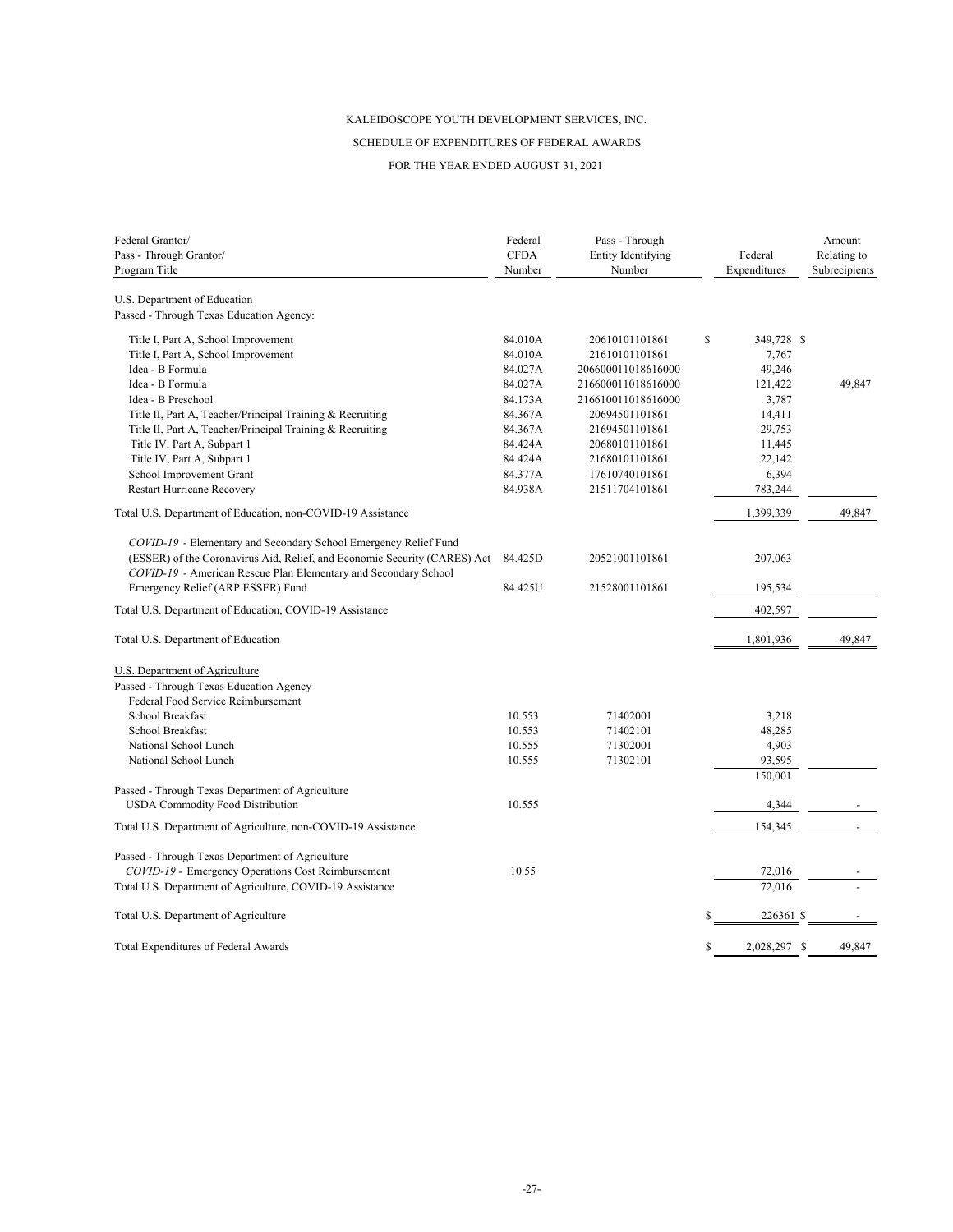# NOTES TO SCHEDULE OF EXPENDITURES OF FEDERAL AWARDS

# FOR THE YEAR ENDED AUGUST 31, 2021

# **NOTE 1- SIGNIFICANT ACCOUNTING POLICIES**

## *Basis of Presentation*

The accompanying schedule of federal awards (the Schedule) includes the federal grant activity of Kaleidoscope Youth Development Services, Inc. under programs of the federal government for the year ended August 31, 2021. The information in this Schedule is presented in accordance with the requirements of Title 2 U.S. Code of Federal Regulations Part 200, *Uniform Administrative Requirements, Cost Principles, and Audit Requirements for Federal Awards* (Uniform Guidance). Because the Schedule presents only a selected portion of the operation of Kaleidoscope Youth Development Services, Inc., it is not intended to and does not present the financial position, changes in net assets or cash flows of Kaleidoscope Youth Development Services, Inc.

#### *Summary of Significant Accounting Policies*

Expenditures reported on the Schedule are reported on the accrual basis of accounting. Such expenditures are recognized following the cost principles contained in the Uniform Guidance wherein certain types of expenditures are not allowable or are limited as to reimbursement. Negative amounts shown on the Schedule represent adjustments or credits made in the normal course of business to amounts reported as expenditures in prior years.

Pass-through entity identifying numbers are presented where available.

## *Indirect Cost Rate*

Kaleidoscope Youth Development Services, Inc. has elected not to use the 10-percent de minimis indirect cost rate allowed under the Uniform Guidance.

## **NOTE 2 – OTHER SOURCES OF FEDERAL REVENUES**

Other source of federal revenues is \$1,723,106 of debt forgiveness from the Paycheck Protection Program Loan dated April 9, 2020, which is not includible in the current Schedule of Expenditures of Federal Awards (SEFA).

Reconciliation of Federal Revenues and (SEFA):

| Total expenditure of federal awards per the SEFA      | \$2,028,297    |
|-------------------------------------------------------|----------------|
| Paycheck Protection Program Loan                      | 1,723,106      |
| Total Federal Revenue per the Statement of Activities | $\$ 3,751,403$ |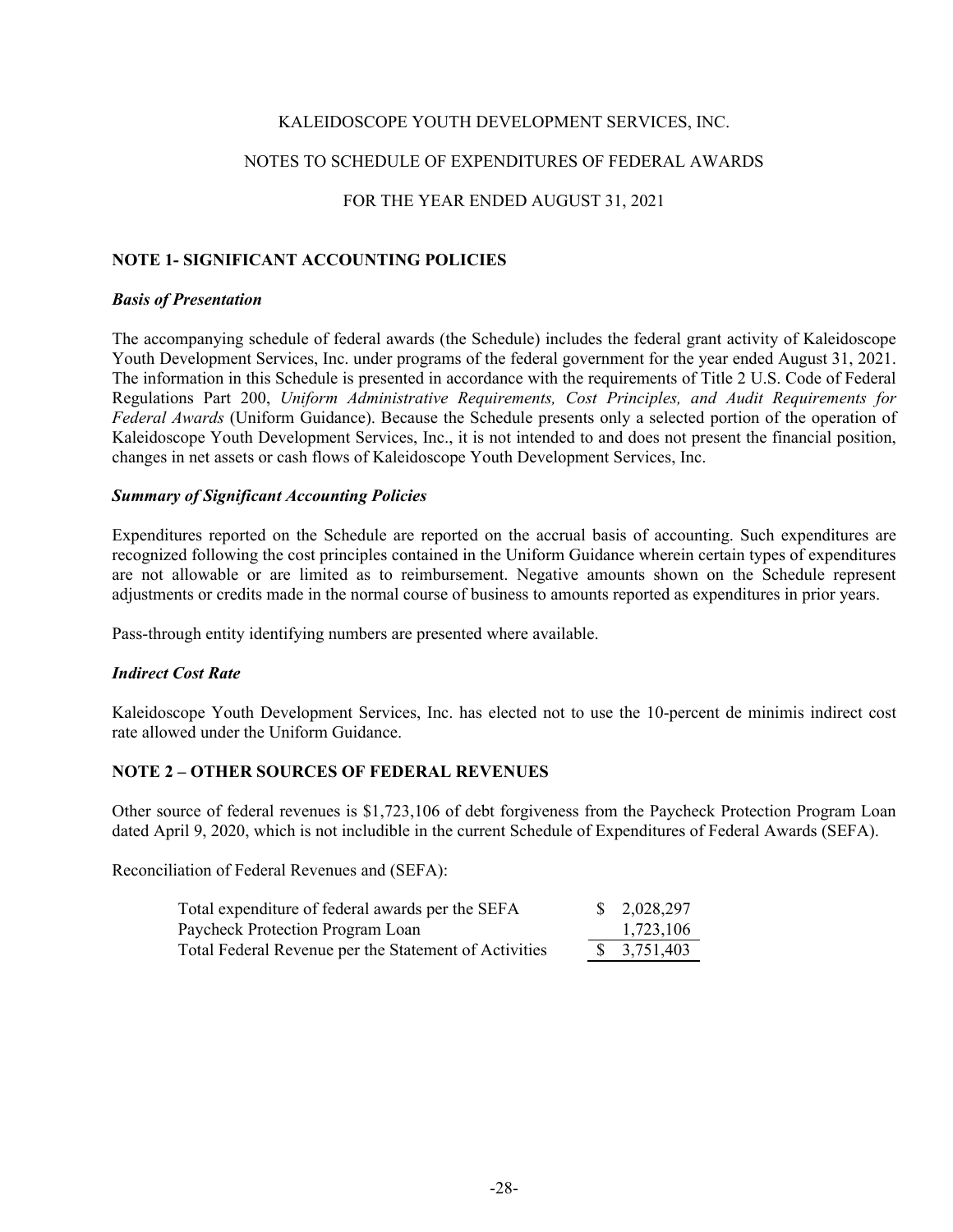#### THE RHODES SCHOOL SCHEDULE OF REAL PROPERTY OWNERSHIP INTEREST FOR THE YEAR ENDED AUGUST 31, 2021 KALEIDOSCOPE YOUTH DEVELOPMENT SERVICES, INC.

|                                                 |                                         | Total     | Ownership      | Ownership      | Ownership        |
|-------------------------------------------------|-----------------------------------------|-----------|----------------|----------------|------------------|
| Description (List each parcel separately)       | <b>Property Address</b>                 | Assessed  | Interest-Local | Interest-State | Interest-Federal |
| B Block 1                                       | 13334 Wallisville RD Houston, TX 77049  | 2.644.810 |                | 2.644.810      |                  |
| Lot 31 and Lot 34 of Old Riber Acres, Section 1 | 1215 Pecan Street Channelview, TX 77530 | 1.358.814 |                | 1.358.814      |                  |
| Lot 47 through Lot 51, Block 9 of Houmont Park  | 12822 Unison RD Houston, TX 77044       | 752,774   |                | 752,774        |                  |